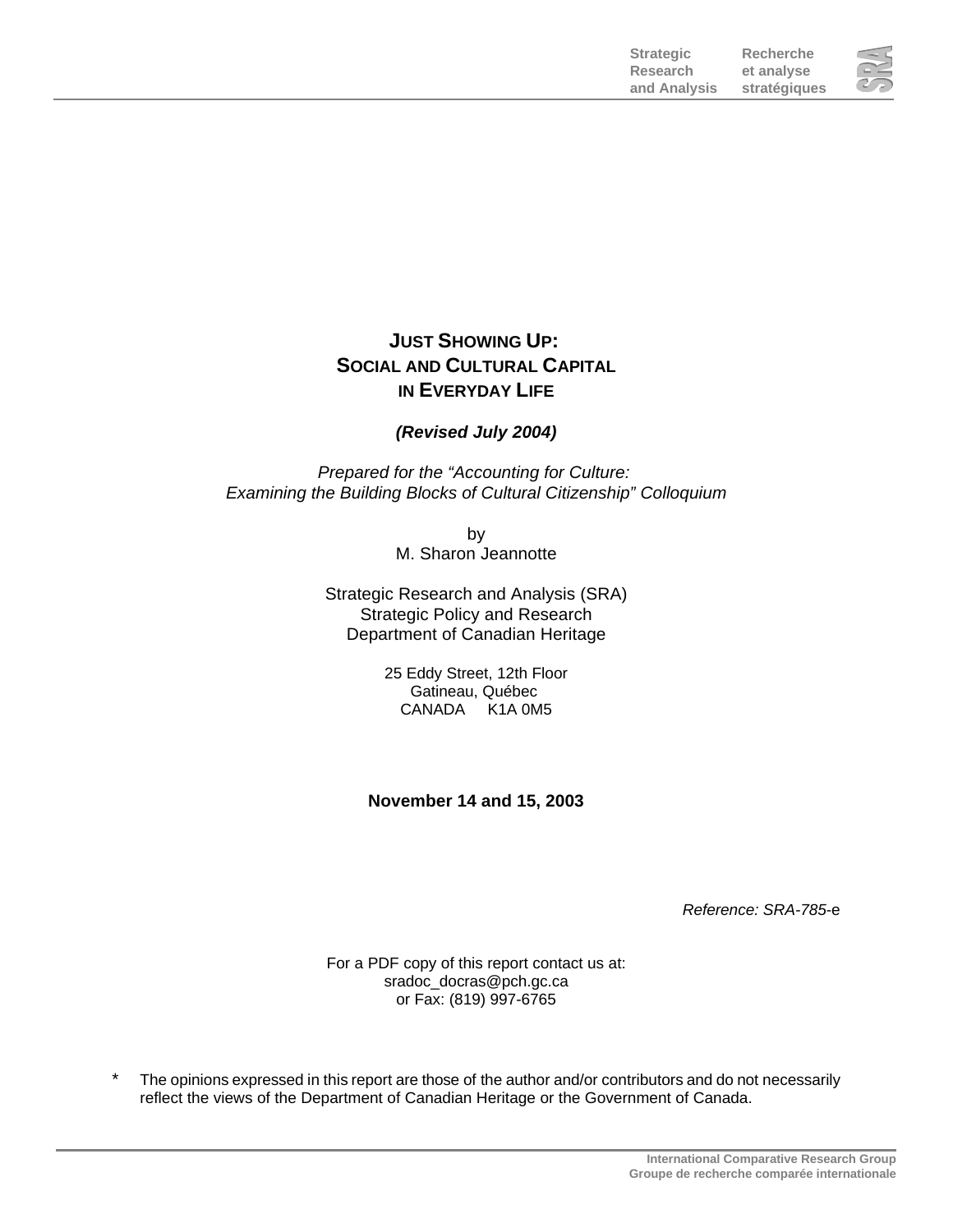# **Table of Contents**

| 1.0                                                  |                                                                                                                                                                                             |
|------------------------------------------------------|---------------------------------------------------------------------------------------------------------------------------------------------------------------------------------------------|
| 2.0<br>2.1<br>2.2<br>2.3<br>2.4<br>2.5<br>2.6<br>2.7 | Relationship between social capital and cultural capital 5<br>Analytical approaches to social and cultural capital 5<br>2.6.1<br>2.6.2<br>2.6.3                                             |
| 3.0<br>3.1<br>3.2<br>3.3                             | Causation knowledge gaps - How does social and cultural capital work? 14<br>Constituent knowledge gaps - What are the key elements<br>Measurement knowledge gaps - how do we measure social |
| 4.0                                                  |                                                                                                                                                                                             |
|                                                      |                                                                                                                                                                                             |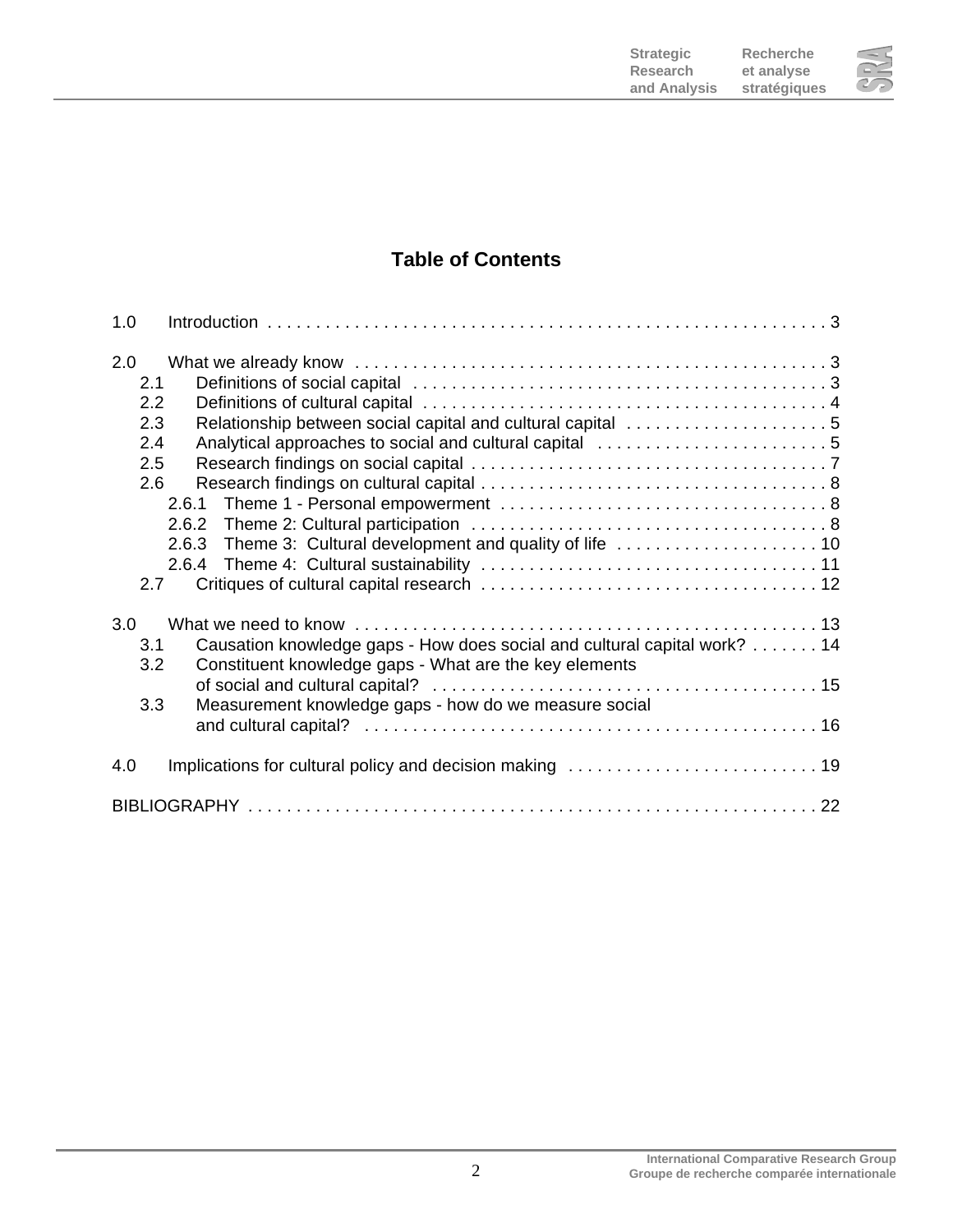*To paraphrase the American film maker and comedian Woody Allen, 80 per cent of social capital is just showing up.* (Uslaner and Dekker, 2001: 178)

# **1.0 Introduction**

This paper is intended to be a synthesis of current knowledge about social and cultural capital and their relationship to questions of citizenship. Its aims are to identify the role that these forms of capital play in the construction of cultural citizenship and to suggest how a conceptual understanding of them is useful to our understanding of the formulation of cultural policies. The paper is structured as follows:

Section 2 describes what we know about social and cultural capital and includes definitions, analytical approaches, an overview of research findings and critiques of current approaches.

Section 3 focuses on knowledge gaps with regard to social and cultural capital and the construction of citizens.

Section 4 discusses the implications for policy and decision making, based on current knowledge and the analysis of knowledge gaps in Section 3.

In reading this synthesis, it should be kept in mind that despite the deluge of literature and the huge policy interest in social capital in recent years, there is no consensus on research findings. By contrast, policy interest in cultural capital and its relationship to social capital is of quite recent origin and, since researchers have only begun to explore what this relationship might mean for cultural policy, agreement is nowhere on the horizon. In both the social and cultural capital research fields, definitional issues are still being debated (although researchers and policy makers appear closer to consensus in the case of social capital). As analytical approaches tend to follow from the definitions of social and cultural capital adopted by researchers, it is important to understand just which elements of social or cultural capital are being discussed. Therefore, Section 2 of this paper will begin with a focus on definitional issues.

# **2.0 What we already know**<sup>1</sup>

## **2.1 Definitions of social capital**

The definition of social capital most often used is the one made popular by Robert Putnam – "social networks and the norms of reciprocity and trustworthiness that arise from them" (Putnam, 2000:19). Putnam has made a further distinction between "bonding" and "bridging" social capital. The former refers to social networks that reinforce exclusive identities and homogeneous groups, the latter to networks that are outward looking and encompass people across diverse social cleavages (forging so-called "weak ties", as opposed to the strong ones that characterize "bonding" social capital) (Putnam, 2000:22). Recently, some scholars have added a third type of social capital to this list – "linking" social capital – which refers to vertical links between different strata of wealth and status (Woolcock, 2001: 13). It has been suggested that "linking" social capital is key to leveraging resources and information from formal

<sup>1</sup> Certain parts of this section rely heavily on the author's previous study entitled *Singing Alone? The Contribution of Cultural Capital to Social Cohesion and Sustainable Communities*.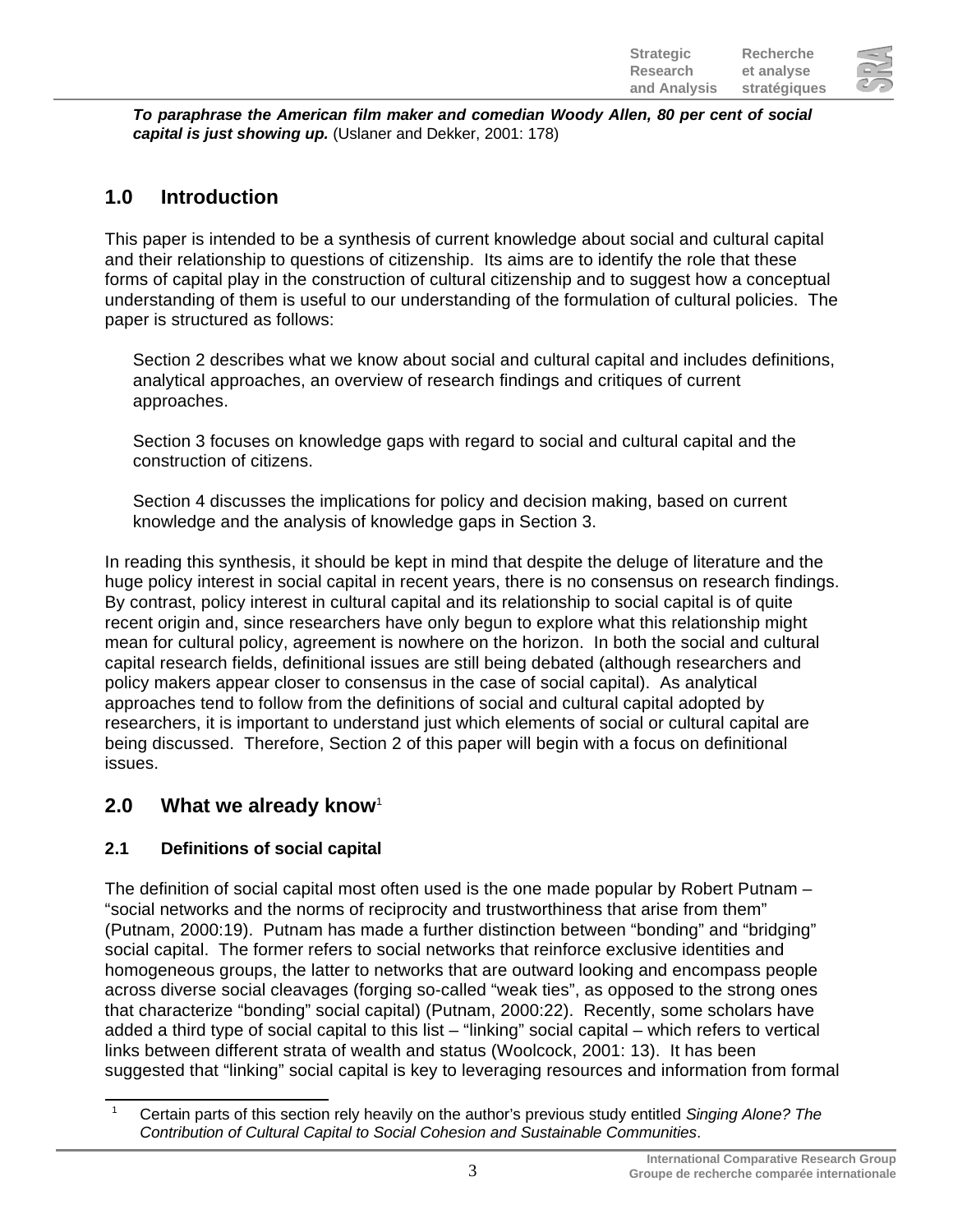institutions beyond the community (Policy Research Initiative, 2003a:8).

Another popular definition of social capital is the one used by the Organisation for Economic Cooperation and Development (OECD) which characterizes social capital as "networks together with shared norms, values and understandings that facilitate co-operation within or among groups" (OECD, 2001: 41).

Many scholars go beyond these fairly abstract definitions to deconstruct the elements of social capital. One study, done in Australia, used factor analysis to identify eight dimensions of social capital:

- generalized trust
- social agency (capacity to seek information and make decisions)
- tolerance of diversity
- value of life (empowerment)
- community connections
- neighbourhood connections
- family and friends connections
- work connections (Onyx and Bullen, 2001: 48-49)

In another example, a Canadian study on ethnicity and social capital analyzes social capital along four dimensions: interpersonal trust, political trust, formal participation and informal social interaction (Aizlewood and Pendakur, 2003). Helen Gould, a researcher looking at social capital in the context of cultural development, defines social capital as "the wealth of the community measured not in economic but in human terms" where each transaction " ... over time, yields reciprocity and sustainable improvements to quality of life" (Gould, 2001: 85-86). Both Colin Mercer and Gould suggest, however, that the "currency" of these transactions is "relationships, networks and local partnerships" (Mercer, 2002:34).

#### **2.2 Definitions of cultural capital**

The extensive work of Pierre Bourdieu, a French sociologist, has shaped contemporary thinking on the subject of cultural capital. He has defined cultural capital as "the disposal of taste" or "consumption of specific cultural forms that mark people as members of specific classes" (Bourdieu, 1984). Bourdieu's conceptualization of cultural capital is complex, but in its simplest terms consists of three elements: (1) embodied capital (or habitus), the system of lasting dispositions that form an individual's character and guide his or her actions and tastes; (2) objectified capital, the means of cultural expression, such as painting, writing, and dance, that are symbolically transmissible to others; and (3) institutionalized capital, the academic qualifications that establish the value of the holder of a given qualification (Bourdieu, 1986).

For a long time, the investment yields from cultural capital, as defined by Bourdieu, were viewed as primarily personal. However, in the context of cultural development theory, some scholars have begun to define cultural capital in collective terms. Gould has observed that "when a community comes together to share cultural life, through celebration, rites and intercultural dialogue, it is enhancing its relationships, partnerships and networks – in other words, developing social capital" (Gould, 2001:87). In this vein, Jeannotte has suggested that while cultural capital has traditionally been thought to contribute to "bonding" social capital by reinforcing ideologies, values and social differences and by strengthening ties between intimates, it may also play a role in "bridging" social capital by promoting social solidarity (or commitment to a larger whole), social integration (or linkages between functional elements) and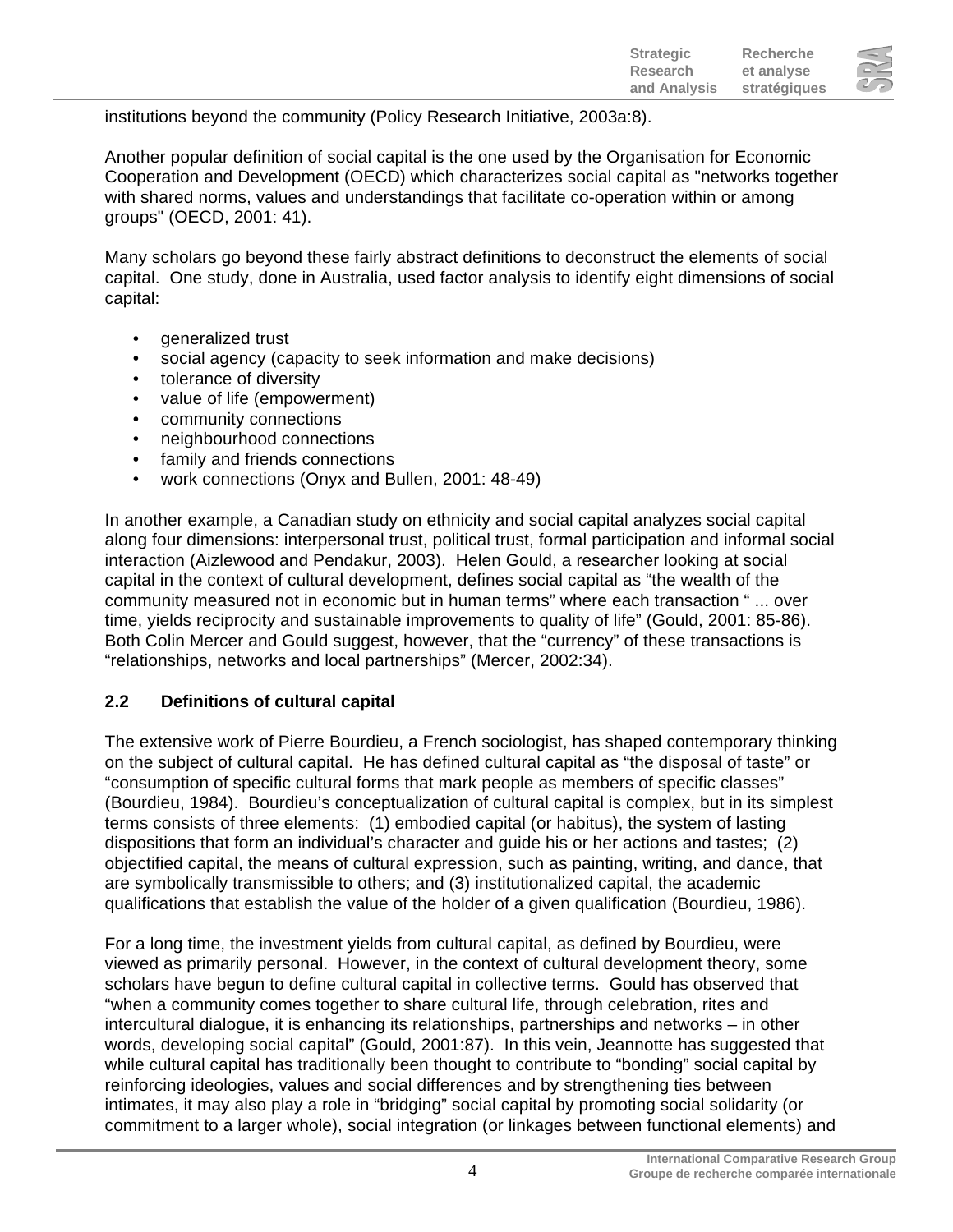sustainable communities (patterns of social and spatial interaction distinguishing a collective) (Jeannotte, 2003:39).

An additional definitional angle has been introduced by David Throsby, an economist who distinguishes between tangible and intangible cultural capital. In his view, *tangible* cultural capital is "an asset that embodies a store of cultural value, separable from whatever economic value it might possess; the asset gives rise to a flow of goods and services over time which may also have cultural value". He places most heritage buildings and artifacts in this category of cultural capital. *Intangible* cultural capital, in his view, consists of "ideas, traditions, beliefs, and customs shared by a group of people, and it also includes intellectual capital, which exists as language, literature, music and so on" (Throsby, 2002:103).

#### **2.3 Relationships between social capital and cultural capital**

At a workshop on "Social Capital Formation and Institutions for Sustainability" that was held in 1998 at the University of British Columbia, participants explored the differences between social and cultural capital. "This distinction is important", they stated, "because one can have a society rich in social capital; however, due to the nature of its cultural capital (as represented, for example, by a 'frontier economic' mentality) such a society may be unsustainable. Cultural capital may determine the *quality* of social capital" (Mendis, 1998, italics added).

Researchers have pointed out that both social and cultural capital are embedded in complex social systems that are in many ways the human equivalent of natural ecosystems. Social and natural systems, some suggest, are not separate, but are intertwined in ways that are still not understood. From this perspective, cultural capital can be viewed as an asset that "provides human societies the means and adaptations to deal with the natural environment and to actively modify it" (Berkes, "Cultural and Natural Capital: A Systems Approach Revisited" in Mendis, 1998). According to this notion of sustainable development, how people view the world and the universe, their environmental philosophy and ethics, their traditional knowledge and their social and political institutions will dictate how they function within their environment. Embodied cultural capital, or habitus, therefore lies at the base of this concept.

## **2.4 Analytical approaches to social and cultural capital**

As noted above, the analytical approach taken in social capital research usually depends on how it is defined by the investigator. Bryant and Norris of Statistics Canada have developed a useful thematic typology to organize the agency's social capital data holdings which also serves as a concise summary of the main analytical categories:

*Theme 1: Social Participation, Social Engagement and Commitment* (participation in voluntary organizations, political action, civic engagement, sense of belonging to community)

*Theme 2: Level of Empowerment* (life satisfaction, perception of control and level of selfesteem and confidence)

*Theme 3: Perception of Community* (levels of satisfaction with community in areas such as quality of life, crime and safety)

*Theme 4: Social Networks, Social Support and Social Integration* (contacts with friends and family, support systems and depth of relationships)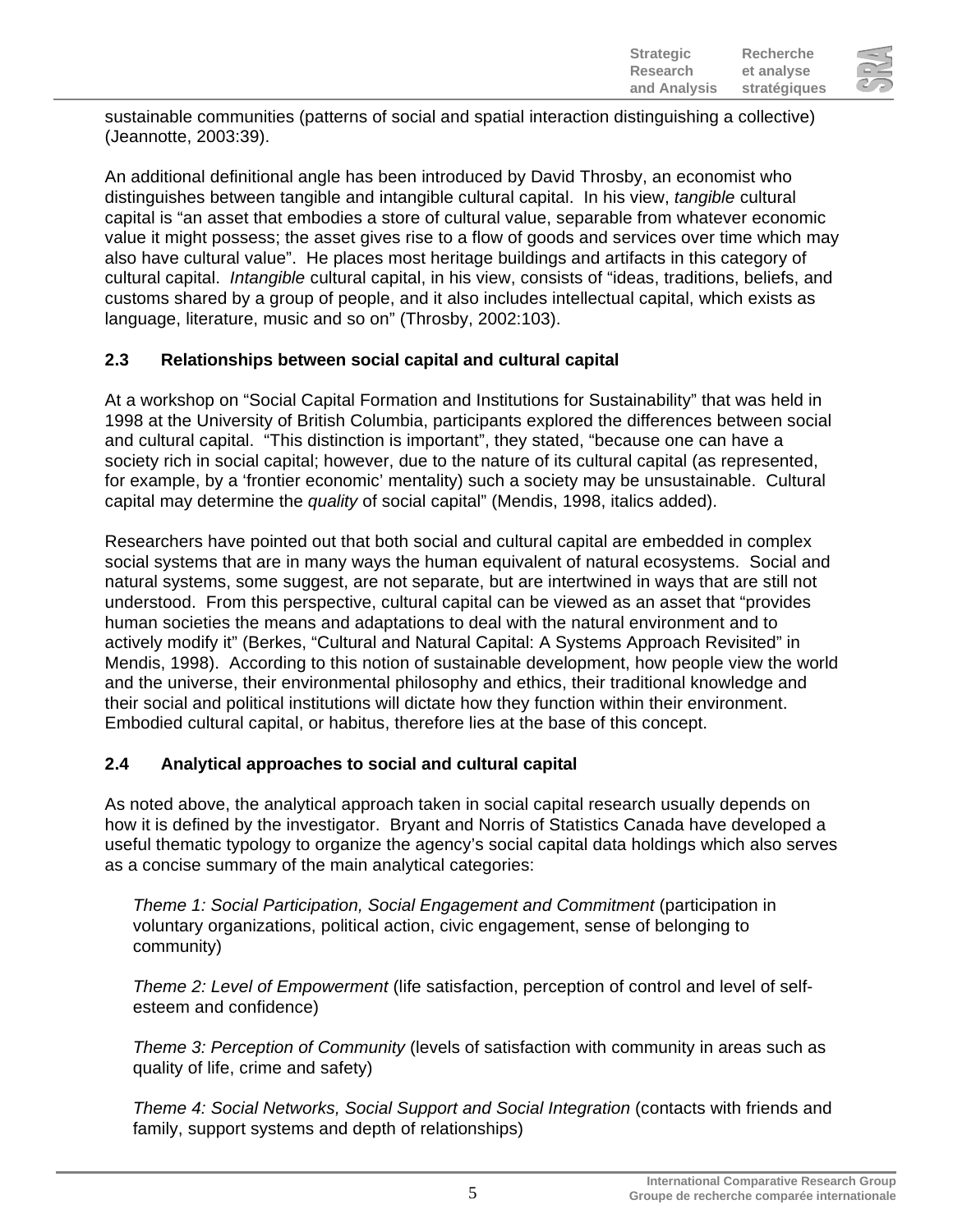*Theme 5: Trust, Reciprocity and Social Inclusion* (both trust in people and institutions, confidence in institutions and perceptions of shared values) (Quoted in Policy Research Initiative, 2003b: 2-3)

The Policy Research Initiative has usefully described how the four main analytical frameworks on social capital mesh with the five themes developed by Bryant and Norris. These are summarized in Table 1 below.

| <b>Table 1 - Analytical Approaches to Social Capital</b><br>(derived from Policy Research Initiative, 2003b) |                                                                                                                                                                                                                |  |  |  |
|--------------------------------------------------------------------------------------------------------------|----------------------------------------------------------------------------------------------------------------------------------------------------------------------------------------------------------------|--|--|--|
| <b>Analytical framework</b>                                                                                  | <b>Thematic Focus</b>                                                                                                                                                                                          |  |  |  |
| Communitarian                                                                                                | Theme 1 - participation                                                                                                                                                                                        |  |  |  |
| <b>Network Analysis</b>                                                                                      | Theme 4 - resources embedded in networks; individuals' access to<br>bridges or key resources within the network; size, density and<br>composition of networks                                                  |  |  |  |
| Institutional                                                                                                | Theme 1 - civic engagement, voting, sense of belonging<br>Theme 3 - historical and cultural context of the political and<br>institutional environment; cleavages within civil society, economic<br>performance |  |  |  |
| Synergy (combination<br>of network and<br>institutional<br>approaches)                                       | Theme 3 - Community capacities, relations between public and<br>private sectors<br>Theme 5 - relationship between citizens and public institutions                                                             |  |  |  |

In the case of cultural capital, analytical frameworks have been much less clearly articulated, probably because public policy interest in the subject is so recent. To date, however, a number of themes appear to dominate.

*Theme 1: Personal empowerment* (personal benefits derived from investments in cultural capital)

*Theme 2: Cultural participation* (linkages between cultural participation and altruistic behaviour, such as volunteering and civic engagement)

*Theme 3: Cultural development and quality of life* (linkages between cultural capital and economic and social development)

*Theme 4: Cultural sustainability* (ways in which cultural capital supports human development and maintains the cultural life and vitality of human civilization over time)

Research on cultural capital has tended to concentrate on Themes 1 and 2. This is perhaps a logical outgrowth of Bourdieu's contention that the volume of social capital possessed by an individual depends on the size of his or her network connections and on the volume of economic and cultural capital possessed by those to whom he or she is connected (Bourdieu, 1986: 249). While Theme 1, focussing on the quantitative effects of network "investments" on personal capital, has been fairly well researched, particularly by educational sociologists, the qualitative and collective themes have barely begun to be explored. In recent years, the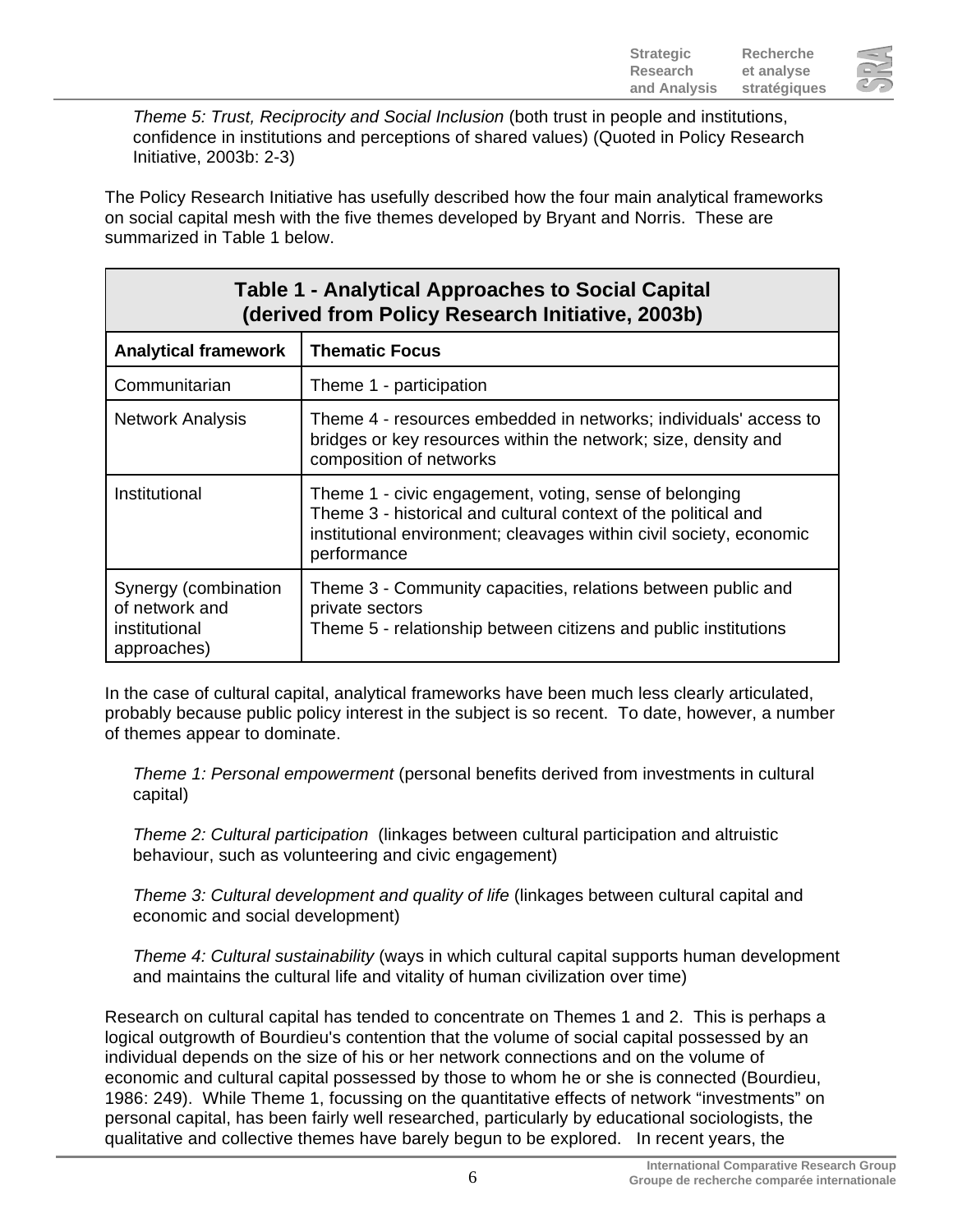cultural capital and participation element (Theme 2) has received a fair amount of attention from researchers working on public policy issues such as social exclusion, particularly in the United Kingdom and the United States. The cultural capital / quality of life connection has been most frequently explored by scholars working in the area of urban development and creativity. Both the World Bank and Unesco have been active in exploring Themes 3 and 4, but only recently have they taken a closer look at the role of cultural capital in promoting either cultural development or sustainable communities (Gould, 2001).

#### **2.5 Research findings on social capital**

Over the past few years, there has been an explosion of research on social capital. This section will not attempt to provide a comprehensive review of this research, but will instead focus on the characteristics and procedural elements of social capital that are thought to transmit its effects, an overview of these effects, and one of the major social capital issues that has been of interest in cultural policy analysis.

Economists have only recently begun to take an interest in adding social capital to the list of other "capitals" (natural, physical and human) that play a part in economic growth. They have identified it as a public good, since it can only be acquired by a group of people, rather than an individual. Like many public goods, it also tends to be under-produced (Grootaert, 2001: 16- 17). The major mechanisms through which social capital produces its beneficial effects have been summarized by Adler and Kwon as 1) enhanced information flow through networks of collaboration; 2) increased influence through the quantity and quality of an individual's network ties; and 3) increased solidarity as a result of the "bonding" that takes place in closely-knit social networks (Adler and Kwon, 2002:20-30).

In general, social capital has been shown to be linked to improved health, greater personal wellbeing, better care for children, lower crime and improved government (OECD, 2001). As well, there is growing evidence that greater cooperation and trust (an outcome or possible element of social capital) are associated with both stronger economic performance (Knack and Keefer, 1997, Fukuyama, 1995) and more effective democratic political participation (Putnam, 1993, Hall, 1999, Rodrik, 2000). However, some researchers have pointed to several potentially negative outcomes as well. In this vein, Portes lists exclusion of outsiders, free-riding by individuals within social networks, restrictions on individual freedoms due to excessive bonding and downward levelling of norms (quoted in Policy Research Initiative, 2003a: 7).

One of the major social capital debates of relevance to cultural policy analysts and decision makers concerns the impact of diversity on social capital. Several studies conducted in the United States have found lower scores on trust and participation in ethnically diverse communities (Saguaro Seminar, 2002; Glaeser et al., 2000; Wuthnow, 1994). However, recent Canadian research appears to suggest that other contextual factors may be more significant in explaining levels of social capital among recent immigrants and diverse ethnocultural groups. Nevitte and Bilodeau, in an analysis of trust, tolerance and confidence in institutions among Canadian immigrants, have discovered that recent immigrants have both higher levels of general trust and higher levels of confidence in institutions than native-born Canadians, but that their levels of trust and confidence tend to converge with those of native-born Canadians over time (Nevitte and Bilodeau, 2003). A study of ethnicity and social capital conducted by Pendakur and Aizlewood also found higher levels of trust in government among immigrants and visible minority groups using bivariate analysis, but found that controlling for individual and contextual characteristics using survey regression methods erased most of these differences. They concluded that community size was the most significant determinant of social capital,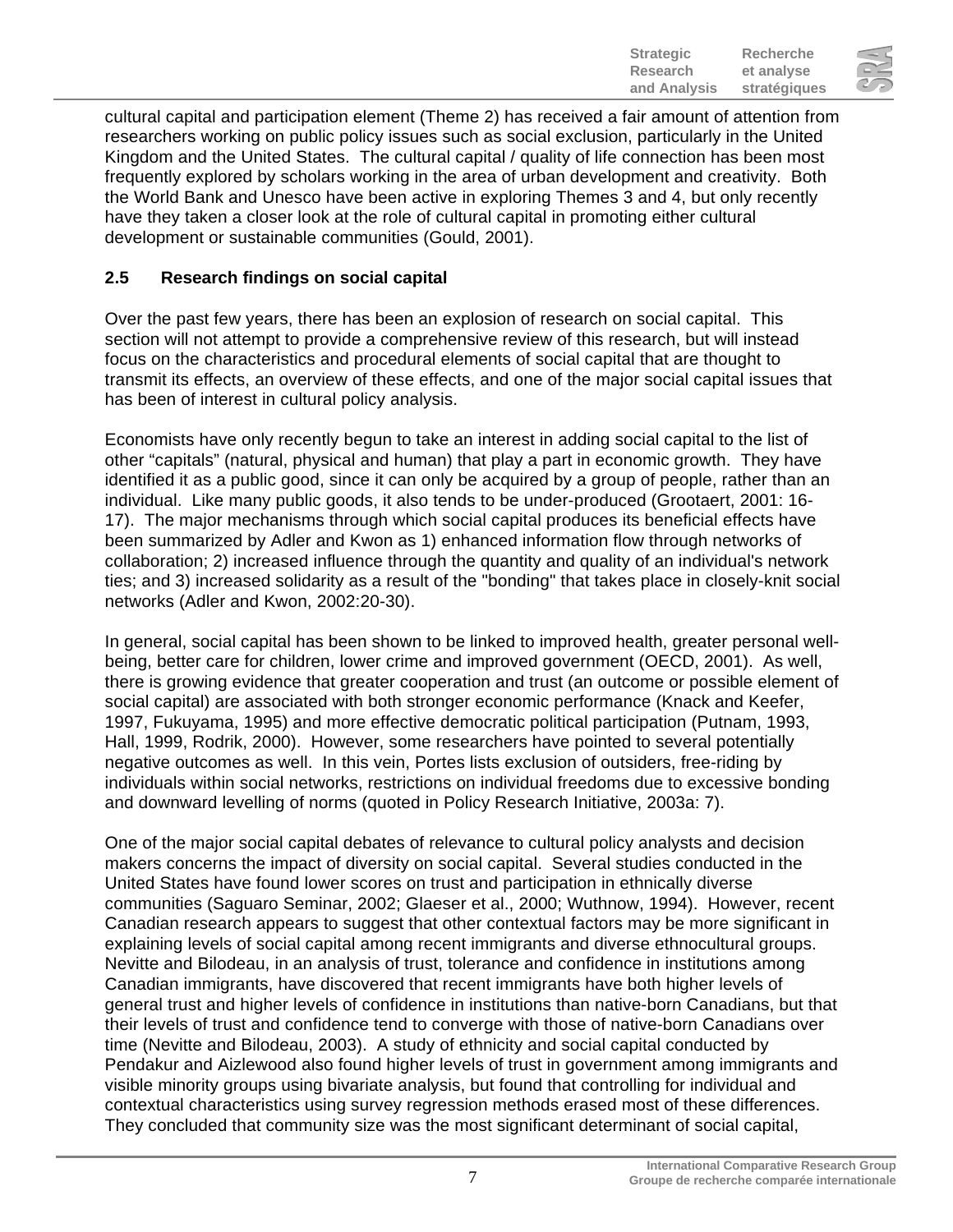suggesting that "... an urban lifestyle may be a more useful explanation for variance in civic attitudes and behaviours" (Aizlewood and Pendakur, 2003:14).

## **2.6 Research findings on cultural capital**

In examining the research findings on cultural capital, one should keep in mind the variations in definitions discussed in section 2.2. Most cultural policy research tends to focus on what Bourdieu called *objectified cultural capital* – means of cultural expression that are symbolically transmissible to others (or what Throsby has labelled *intangible cultural capital)*. Most educational policy research examines *habitus* – the embodied cultural capital that forms an individual's character and that frequently underpins his or her *institutionalized cultural capital* or academic qualifications. Much recent cultural development research has taken place in the urban studies field, using Throsby's definition of *tangible cultural capital* (or assets embodying cultural value) as a starting point (although in practice it has been difficult for researchers to separate intangible cultural capital from its physical manifestations). In general, cultural sustainability studies have used an expanded notion of both social and cultural capital which seeks to aggregate such notions as *habitus* and *intangible* cultural capital up to the community level and to examine the impact that ideas, traditions, beliefs, customs and intellectual capital might have on the health and sustainability of collectives.

The common feature of most studies is that they concentrate upon the role that cultural capital plays in the everyday lives of individuals and communities. While cultural development research has tended to focus on individuals as consumers, the individual as citizen is generally the focal point for cultural capital research on participation and sustainability.

However, because of the embeddedness of cultural capital within everyday transactions, it is often difficult to separate economically-driven activity from the social framework in which it takes place. It is this embeddedness that makes analysis so difficult and leads to fierce debates within the academy about whether trust or civic engagement or cultural participation or creativity is the key factor producing positive or negative outcomes. Since there are no easy answers (and certainly no consensus) about the role of cultural capital (however defined) in reinforcing the fabric of everyday life, this section will simply provide a selective overview of research under the thematic headings identified in section 2.4.

## *2.6.1 Theme 1 - Personal empowerment*

The field of educational sociology has extensively documented the personal benefits derived from investments in cultural capital, demonstrating that it improves academic performance (Zweigenhaft, 1992 and 1993, DiMaggio, 1982 and Catterall, 1999), family-school relationships (Lareau, 1987), marital prospects (DiMaggio and Mohr, 1985), physical fitness (Shilling, 1992) and children's psycho-social development (Offord et al.*,* 1998). In addition, there is a growing scientific literature on the benefits of arts involvement for youth-at-risk (see, for example, Weitz, 1996 and Catterall, 1999) and prisoners (Peaker and Vincent, 1990).

# *2.6.2 Theme 2: Cultural participation*

The British researcher, François Matarasso, in his ground-breaking study on the social impact of the arts, documented several instances where participation in the arts increased the confidence of individuals, enriched their social lives and helped them to build the skills needed to find better jobs (Matarasso, 1997: 14-22). Matarasso also recorded in some detail how participatory arts projects reinforce social cohesion by promoting partnerships, cooperation and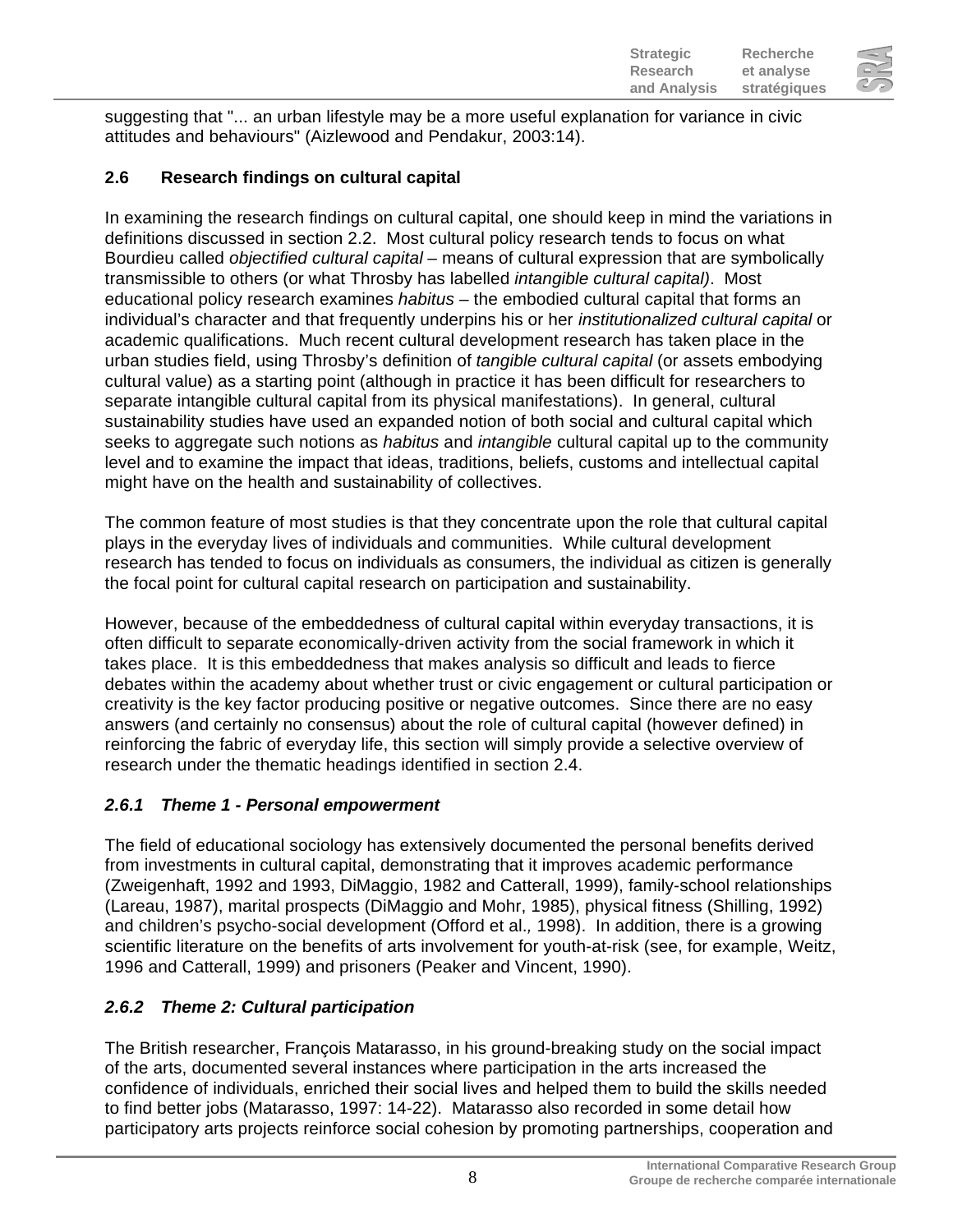intercultural understanding. Such involvement, he maintains, strengthens communities by encouraging people to become more active citizens and to get involved in their neighbourhoods (Matarasso, 1997: vi-vii).

In the United States, the Saguaro Seminar, an organization devoted to studying civic engagement in America, has produced case study research showing the various ways that arts organizations and museums are attempting to build community connections and "bridging" social capital through initiatives such as residencies in women's shelters, music classes in impoverished areas and community theatre productions (Saguaro Seminar, 2002: 33-39). In these cases, it is clearly the *quality* of the cultural capital underpinning the social capital that is given credit for bridging differences, as the report asserts that "We need not be of the same race, generation, gender, political party, religion, or income group to sing, act, or create together" (Saguaro Seminar, 2002: 35).

To determine the collective impact of individual investments in cultural capital, Jeannotte has used data from the Canadian General Social Survey to examine the volunteering patterns of individuals who participate (or do not participate) in a variety of cultural activities. She found that those who attended performances, visited galleries, museums and historic sites, read books and magazines, visited libraries and participated in cultural activity (such as singing in a choir) were much more likely to volunteer than those who did not (Jeannotte, 2003: 45). Bourdeau has confirmed these findings and, using multivariate analysis, has determined that the correlation of cultural participation (and, indeed, sport participation) with voluntarism remains significant after controlling for socio-economic and demographic factors such as gender, income and education (Bourdeau, 2002). Both Jeannotte and Bourdeau have found that the tendency to volunteer increases with the frequency of participation in cultural activities.

Stolle and Rochon (1998) used survey data to answer the question, "are all associations alike?". They hypothesized that not all associations contribute to social capital to the same degree and that the effect will vary depending on the inclusiveness of the association. They found that members of cultural groups (defined as those engaged in "preservation of traditional regional, national or ethnic culture, church groups, literary, music and arts activities") scored highest on generalized trust and political trust/efficacy, and second-highest on optimism and tolerance (after social groups). Stolle and Rochon concluded that "… some association memberships, particularly those of cultural associations, appear to exhibit a wide range of forms of public social capital" (Stolle and Rochon, 1998:61).

Very little research has been done on the motivations for voluntarism and community involvement, either from a social capital or a cultural capital perspective. However, a study by Bang and Sorensen on so-called "Everyday Makers" – people who engage in "small p" politics at the local level – suggests that "they do not primarily gain their political identities from being citizens of the state but from being engaged in the construction of local networks" (Bang and Sorensen, 2001:156).

The findings of a cultural participation survey carried out by the Urban Institute in the United States in 1998 tend to support the importance of local networks as motivations for involvement. In that study, the top three reasons why people attended arts and cultural programs and events were to socialize with friends and family (59%), to support friends and family (49%) and to support organizations or events important to the community (47%) (Walker, 2002: 4). The desire to socialize was also evident in a Canadian study of passive cultural participation that was conducted by Environics in 2000. That study found that the primary motivation for attending live performances and artistic events was the desire to be entertained, to relax or to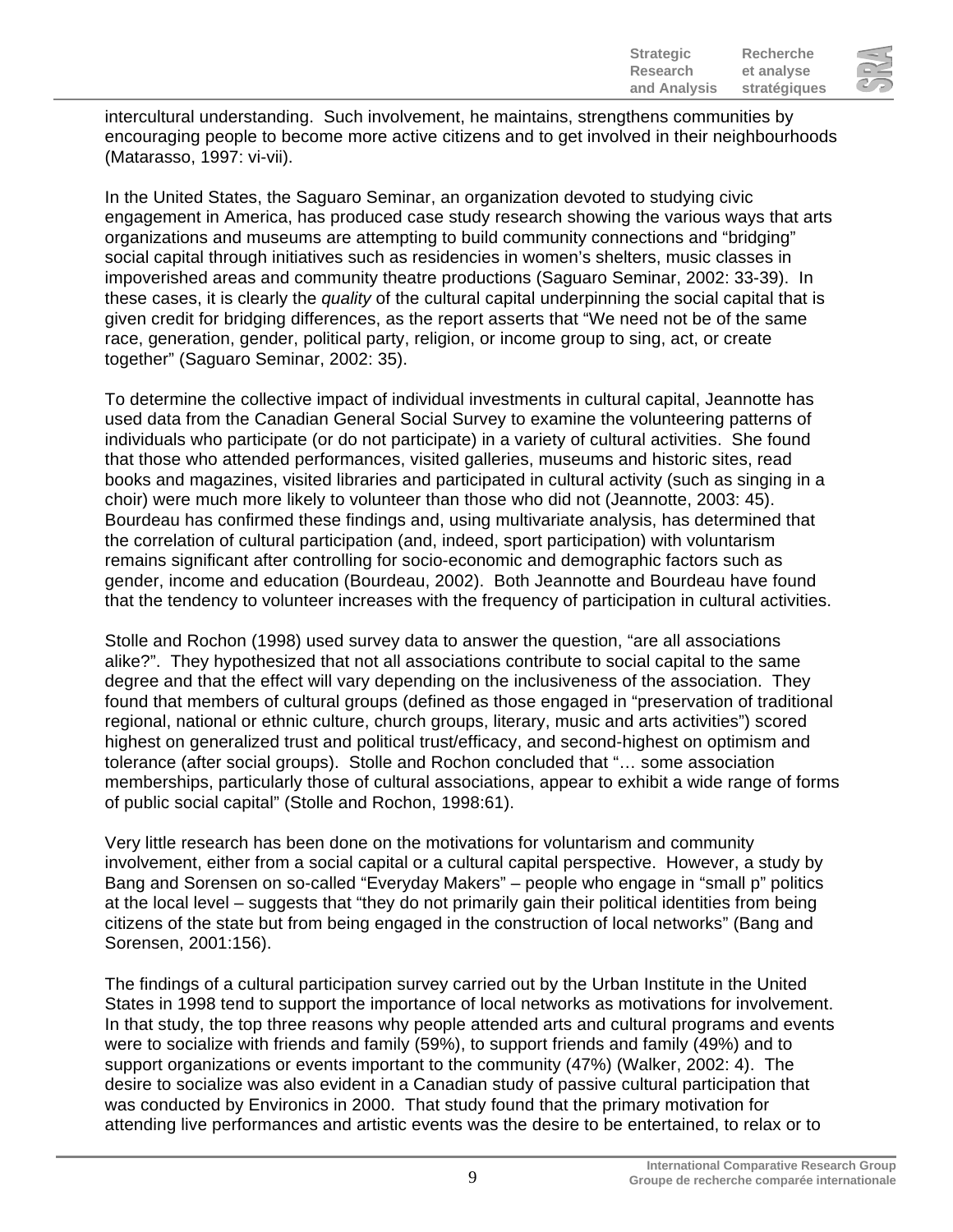enjoy oneself (62%). Only small minorities mentioned other motivations, such as interest in specific performers (14%) or to learn, stimulate or challenge oneself (4%) (cited in Jeannotte, 2000: 9-10). These figures suggest that the aesthetic value of cultural capital appears to be a secondary consideration for many participants and may, in fact, be serving more as a building block for social capital, although much of this social capital may be based on nothing more profound than "just showing up".

### *2.6.3 Theme 3: Cultural development and quality of life*

The theme of culture and development in the 1980s was primarily linked to economic development, but in the 1990s, the UNESCO World Commission on Culture and Development proposed a broader conceptualization that recognized the role of culture in relation to other societal objectives, such as "... sustaining the physical environment, preserving family values, protecting civil institutions in society". This definition, the Commission suggested, should be guided by "... the fostering of respect for all cultures and ... the principle of cultural freedom (Pérez de Cuéllar, 1996: 15).

In the intervening years since the Commission's report, the focus of cultural development has shifted noticeably from a national to a local community perspective. Over the past decade or so there has been an explosion of research on the role of culture and creativity in the development of communities, particularly urban communities. The most well-known scholar working in this area is Richard Florida, whose linkage of human capital and diversity to creative cities has received enormous attention in both the popular and scholarly press (see for example, Florida and Gates, 2001, Florida 2001, and Florida, 2002). His work has prompted (at least in North America) concerted attempts by city administrations to establish the amenities and find the right cultural "mix" needed to attract knowledge workers. However, some have criticized Florida's methodology for deriving his "bohemian" and "gay" indices as unreliable (Donald and Morrow, 2003: 14). Moreover, as Florida has recognized himself, recent research suggests that the regions with the strongest creative economies also have the greatest income inequality (Florida, 2003; Donald and Morrow, 2003).

In Canada, Meric Gertler, in collaboration with Florida and others, recently attempted to reproduce Florida's "quality of place" findings using data from a group of city-regions in Ontario (Gertler et al., 2002). In a comparison of 309 city-regions in Canada and the United States, Gertler found that Toronto, Ottawa, Hamilton, Kitchener, London, St-Catherines-Niagara, Windsor and Thunder Bay ranked in the top 10 for diversity (on the "mosaic index"), while Toronto also ranked in the top 10 on the "bohemian index" but only Ottawa ranked in the top 10 on the "talent index" (within their population size categories). Gertler and his colleagues concluded that "... there appears to be a strong set of linkages between creativity, diversity, talent and technology-intensive activity that are driving the economic growth of Canada's – and Ontario's – city regions". They were also explicit about the role of cultural capital in this development, suggesting "... that public policies at all three levels of government that support immigration and settlement, as well as nurturing the arts and creativity, have played a critical role in creating the conditions for successful urban economic development today and into the future" (Gertler et al., 2002: 24-25).

A great deal of research on this topic is also taking place in Europe. For example, in 1996 Charles Landry and his colleagues examined the role of cultural activity in urban regeneration, using case studies of 15 European cities. Among the benefits derived from cultural programming at the community level, they identified enhanced social cohesion, improved local image and renewed vision for the future (Landry et al., 1996).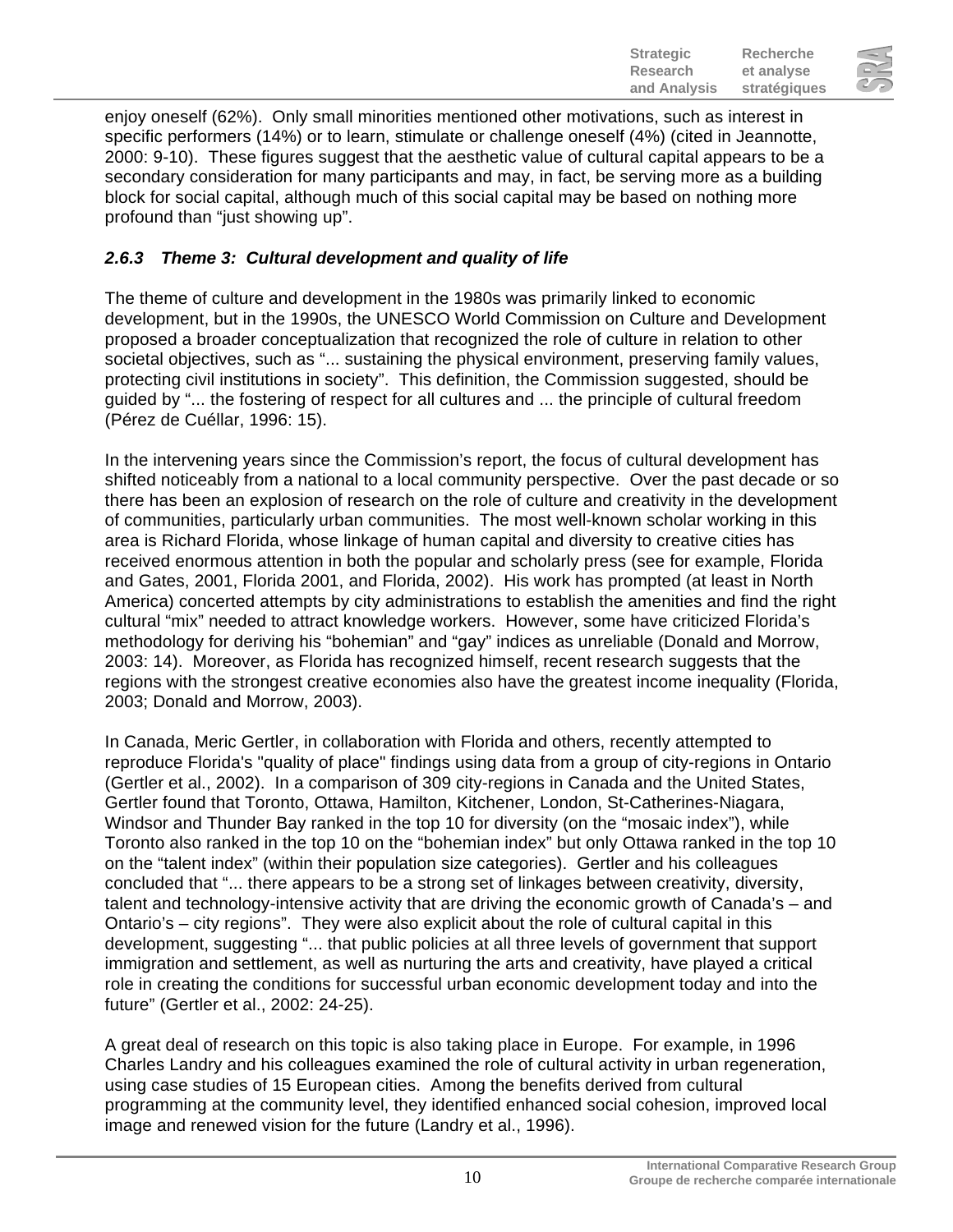In a similar vein, the Canada West Foundation examined the role of culture in promoting the economic competitiveness of Vancouver, Calgary, Edmonton, Winnipeg, Saskatoon and Regina. *Qualitative* research clearly showed four categories of community benefits derived from arts investments: 1) health and well-being of citizens; 2) enhanced community identity and social cohesion; 3) community revitalization and redevelopment; and 4) economic growth. However, while the study concluded that cultural capital has an important impact on the quality of life of cities and is an important factor in attracting talent, *quantitative* evidence of this impact was still lacking (Azmier, 2002).

Despite the growing evidence base on the beneficial impacts of cultural capital investments in urban communities, there is still little agreement on the nature of these investments. Gertler and his colleagues have suggested that "... Ontario's and Canada's city-regions ought to reinforce and strengthen their urban character by using planning tools that encourage higherdensity growth, diverse, mixed-use urban redevelopment, and the preservation and accentuation of authentic, distinctive neighbourhood character (Gertler et al., 2002: 25).

According to many researchers, however, the type of cultural capital investment that many cities are now undertaking is anything but "authentic". In his book on "fantasy cities", John Hannigan examines the growth of Urban Entertainment Destinations (packaged and sanitized leisure and tourist attractions in cities). He also analyzes the linkages between tangible and intangible cultural capital in postmodern cities, suggesting that themed venues, which blend entertainment, fashion, sport, technology and food, represent the only truly global cultural capital. Like Naomi Klein in her widely-read book *No Logo* and Chatterton and Hollands in their book on *Urban Nightscapes*, Hannigan believes that the primary value of corporatized themed environments lies not in their tangible bricks and mortar, but in their ability to generate intangible cultural capital in the form of *brands* which can be replicated in locations throughout the world. This form of cultural capital is aimed primarily at generating economic rather than social benefits, leading to questions as to the sustainability of local cultures within such an environment (Hannigan, 1998:69-70, Chatterton and Hollands, 2003:28-44, Klein, 2000:35-38).

## *2.6.4 Theme 4: Cultural sustainability*

David Throsby has drawn some parallels between natural resources and cultural capital that serve as a useful departure point for a discussion of cultural sustainability. He points out that while natural capital has arisen from the beneficence of nature, cultural capital has grown from the creative activities of human beings. Both types of capital impose a duty of preservation in order to pass them on to future generations and, while complex natural ecosystems function to maintain and support balance in the natural environment, equally complex "cultural ecosystems" are required to maintain the cultural life and vitality of human societies. Throsby also points to the importance of diversity in both natural and cultural ecosystems, suggesting that the principal value of cultural capital resides in the unique and distinct nature of the cultural goods and services that comprise it (Throsby, 2002:106).

The role of cultural capital in building and maintaining communities has not received a great deal of research attention in Canada. However, a few sociological and psychological studies of Aboriginal groups suggest that cultural capital may be a critical element in sustaining communities that, in turn, support the individuals within them. Chandler and Lalonde found a significant correlation between low levels of youth suicide and Aboriginal communities that scored high in six markers of cultural continuity (Chandler and Lalonde, 1998). Chataway's research indicates that institutions and initiatives in Aboriginal communities are more likely to succeed if they are grounded in culturally-relevant values and that a "cultural match" is related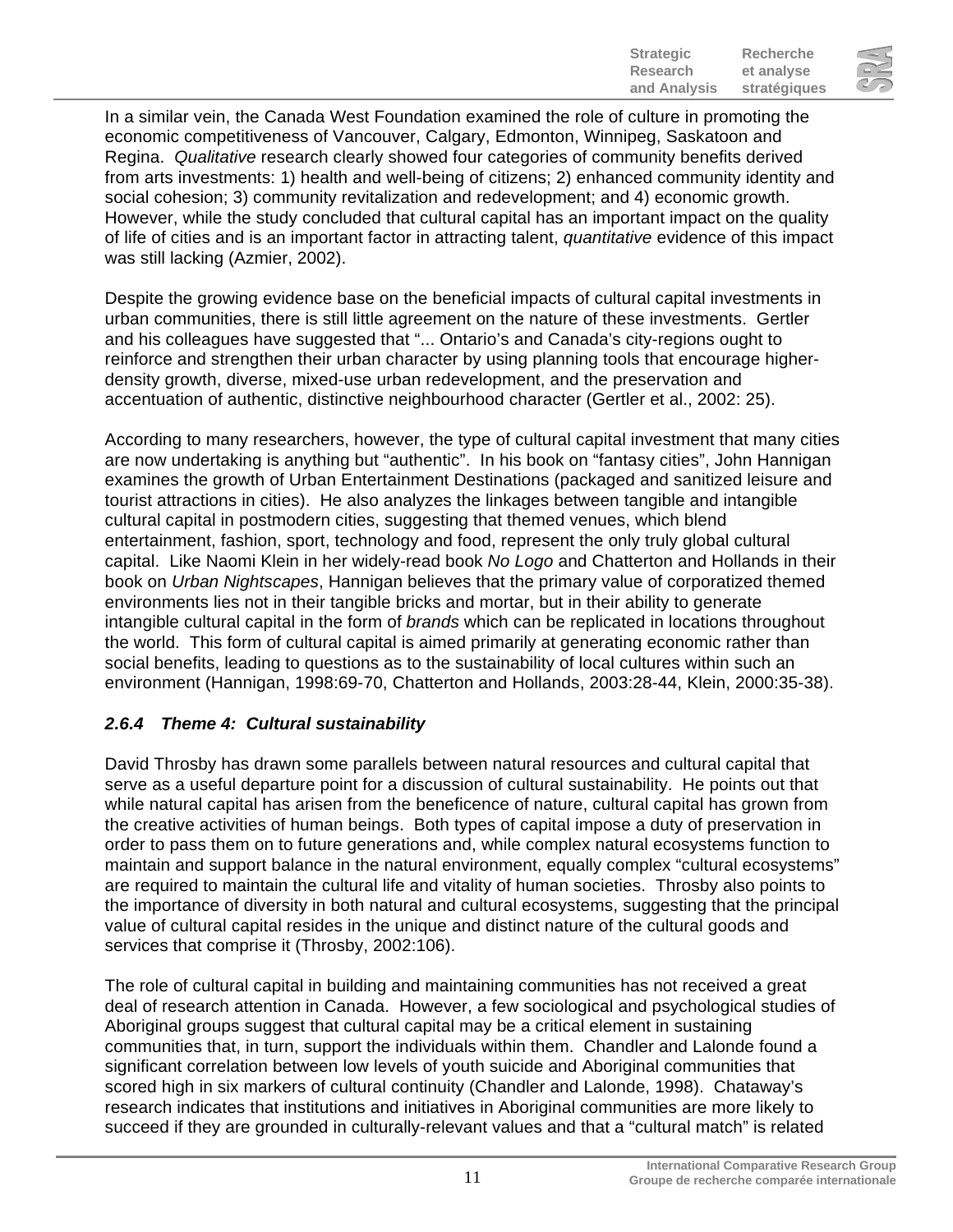to higher levels of employment and income (Chataway, 2002). Graham and Peters, in examining Aboriginal communities and urban sustainability, suggest that support for diverse Aboriginal cultures and identities in urban communities must take place at the same time as poverty-reduction measures to ensure the sustainability of these communities (Graham and Peters, 2002: 22).

The type of cultural capital that sustains communities, as indicated in the discussion of cultural development above, is the subject of much disagreement among researchers. In a study of urban nightlife in the United Kingdom, Chatterton and Hollands describe the commodification of alternative lifestyles by the "coolhunters" who attempt to brand "subcultural capital" and replicate it in other communities. They suggest that in authentic venues, "... participation is more about 'active production' than 'passive consumption' and hence there is a more fluid boundary between producers and consumers through the exchange of music, ideas, business deals and networks of trust and reciprocity" (Chatterton and Hollands, 2003: 209).

This "fluid boundary" seems to apply to non-profit types of cultural capital as well. Describing the *Our Millennium* project initiated by the Community Foundations of Canada to mark the new century, Jeannotte notes that over 27% of the lasting "gifts" that Canadians made to their communities to mark the millennium were in the domains of heritage and arts and culture. Some of these projects were traditional, such as restoration of heritage buildings in the community or the publication of local histories. Others, however, utilized various means of cultural expression as a platform for activism. For example, several groups organized concerts or film festivals to raise awareness of problems such as racism or global warming. In other cases, performance art was used as a vehicle for promoting intercultural contact and understanding, for articulating the special needs of groups such as the disabled, or for preserving and celebrating the traditions of particular ethnocultural groups (Jeannotte, 2003: 42). Clearly, the citizens who mobilized cultural capital in this manner were using it as a vehicle to sustain the everyday life of their community and were doing more than "just showing up".

#### **2.7 Critiques of cultural capital research**

Cultural capital research carried out in the past decade or so on Theme 2 (cultural participation) and Theme 3 (cultural development) has borne the brunt of critical commentary.

Research on the social impact of arts participation has come under intense scrutiny, probably because of its profound influence on the cultural policies of the New Labour government in the United Kingdom. Paola Merli has criticized Matarasso's research, suggesting that "The research design is flawed, research methods are not applied in a rigorous way and the conceptual bases are questionable" (Merli, 2002: 114). For example, she contends that "... in order to legitimately declare that an artistic programme has improved the quality of life of participants it is necessary ... to know what are, in the opinions of participants, the main constituents of "quality of life" and the relative weights attributed to them" (Merli, 2002: 115). Both Merli and Eleonora Belfiore suggest that the quantitative statistics utilized by Matarasso's survey data have been derived from ambiguously-worded questions and that, without longitudinal evaluation of the impacts of arts and cultural participation, it is very difficult to prove either positive or negative effects (Belfiore, 2002: 98; Merli, 2002: 110).

Under Theme 3, the issue of instrumentality – employing research to justify using culture as a means to another end, such as economic growth or social inclusion – has come in for heavy criticism in the United Kingdom. A recent discussion paper by Adrian Ellis suggests that current cultural policy aimed at contributing to social inclusion, urban regeneration, tourism, inward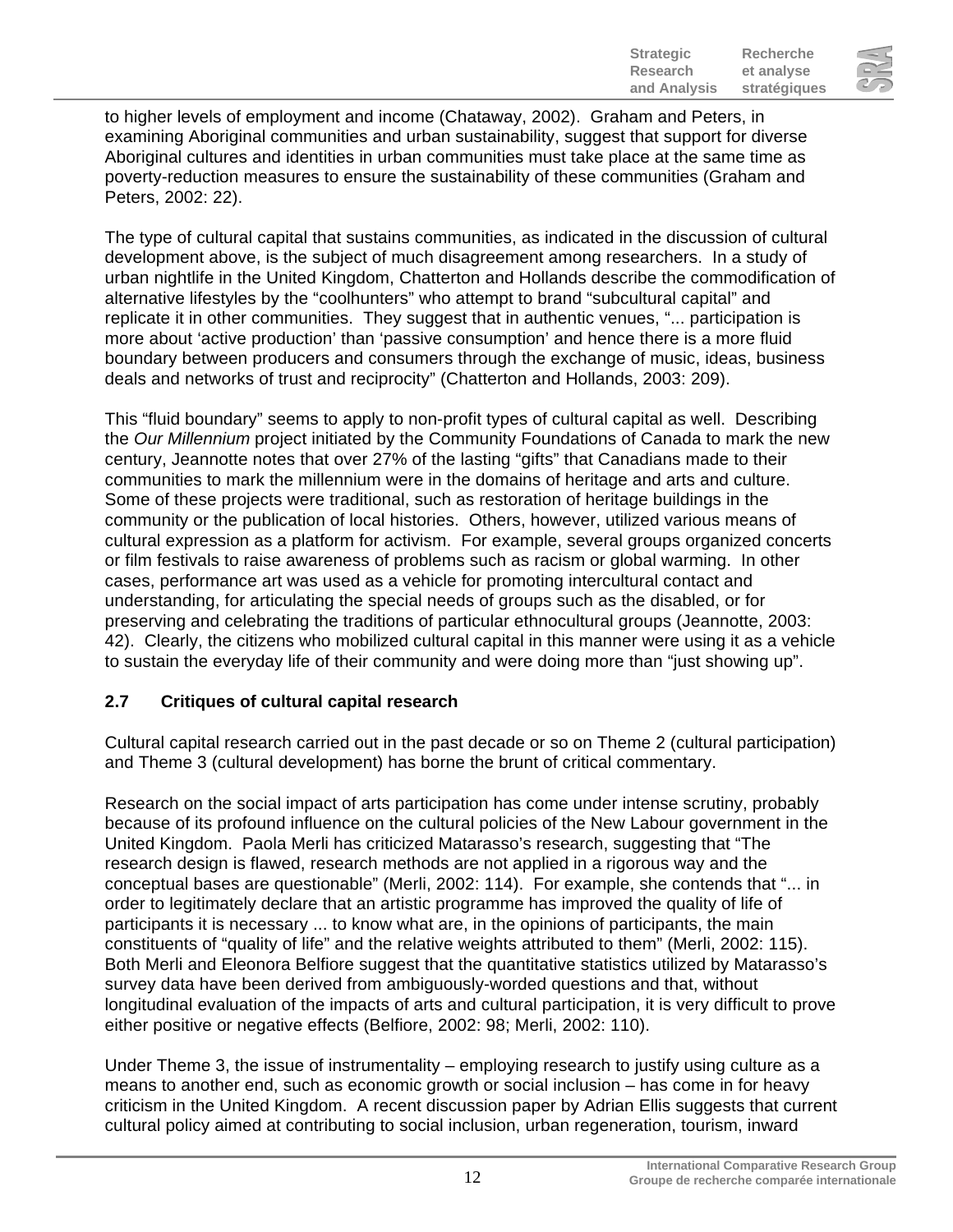investment, employment and the development of the creative industries is "perverse" because it "... eschews value-judgments that imply a hierarchy of cultural value; emphasises the quantitative in a field where qualitative assessments have been regarded as central; and aspires to judge cultural organisations by their efficacy in addressing social and economic agenda that could in some cases be addressed more effectively directly" (Ellis, 2003: 5). The biggest disconnect, Ellis contends, is in the case of the economic impact studies of cultural development which define cultural activity too generously, seldom account for opportunity costs, and almost never compare funding inputs to actual outcomes (Ellis, 2003: 7). Social impact studies, however, do not escape criticism as Ellis, like Merli and Belfiore, points to the lack of strongly grounded empirical data to back up social impact claims (Ellis, 2003:7). He does concede, however, that evidence regarding locally-oriented urban cultural development appears to be more persuasive than evidence for projects aimed at attracting "fickle international capital and tourists" (Ellis, 2003:8).

As indicated in section 2.6, the methodology for deriving the various indices on which Richard Florida bases his "Talent Model" has also come in for a fair amount of criticism. Donald and Morrow, in examining the implications of this model for social and cultural policy in Canadian city-regions, observe that the "gay index" is based on data that include same-sex households that are not gay, that the "talent index" measures only the university-educated and does not take into account other forms of post-secondary education and that the "melting pot" or "mosaic" indices fail to include minority group members that are born in Canada or the US. They are also critical of Florida's lack of attention to gender and lifecycle issues and to the relationship between high-tech urban growth and income inequality, racial segregation and social capital (Donald and Morrow, 2003:  $13-14$ ).<sup>2</sup>

# **3.0 What we need to know**

The critiques of various types of research on social and cultural capital provide a hint as to some of the perceived gaps in our knowledge. It may be useful to group these knowledge gaps under several broadly overarching questions:

- What is the relationship between social and cultural capital? How does social and cultural capital work to produce beneficial (or detrimental) effects? How important are these effects in producing positive public policy outcomes?
- What are the most important elements of social and cultural capital that cultural policy research should be examining?
- How can we best measure the effects of cultural capital?

## **3.1 Causation knowledge gaps - How does social and cultural capital work?**

To quote Robert Putnam, "The causal arrows among civic involvement, reciprocity, honesty, and social trust are as tangled as well-tossed spaghetti" (Putnam, 2000: 137). If we are to assume, as the evidence cited above suggests, that social and cultural capital are deeply embedded in complex social and cultural ecosystems, then it may be many years before causation is fully understood.

Uslaner and Dekker, in analyzing the tangle of causality, suggest that social capital is not a single concept and cannot be reduced to a single dimension. They therefore recommend that researchers adopt Onyx and Bullen's metaphor of the cake as a starting point:

<sup>2</sup> It should be noted, however, that Florida will be responding to some of these criticisms in his forthcoming book.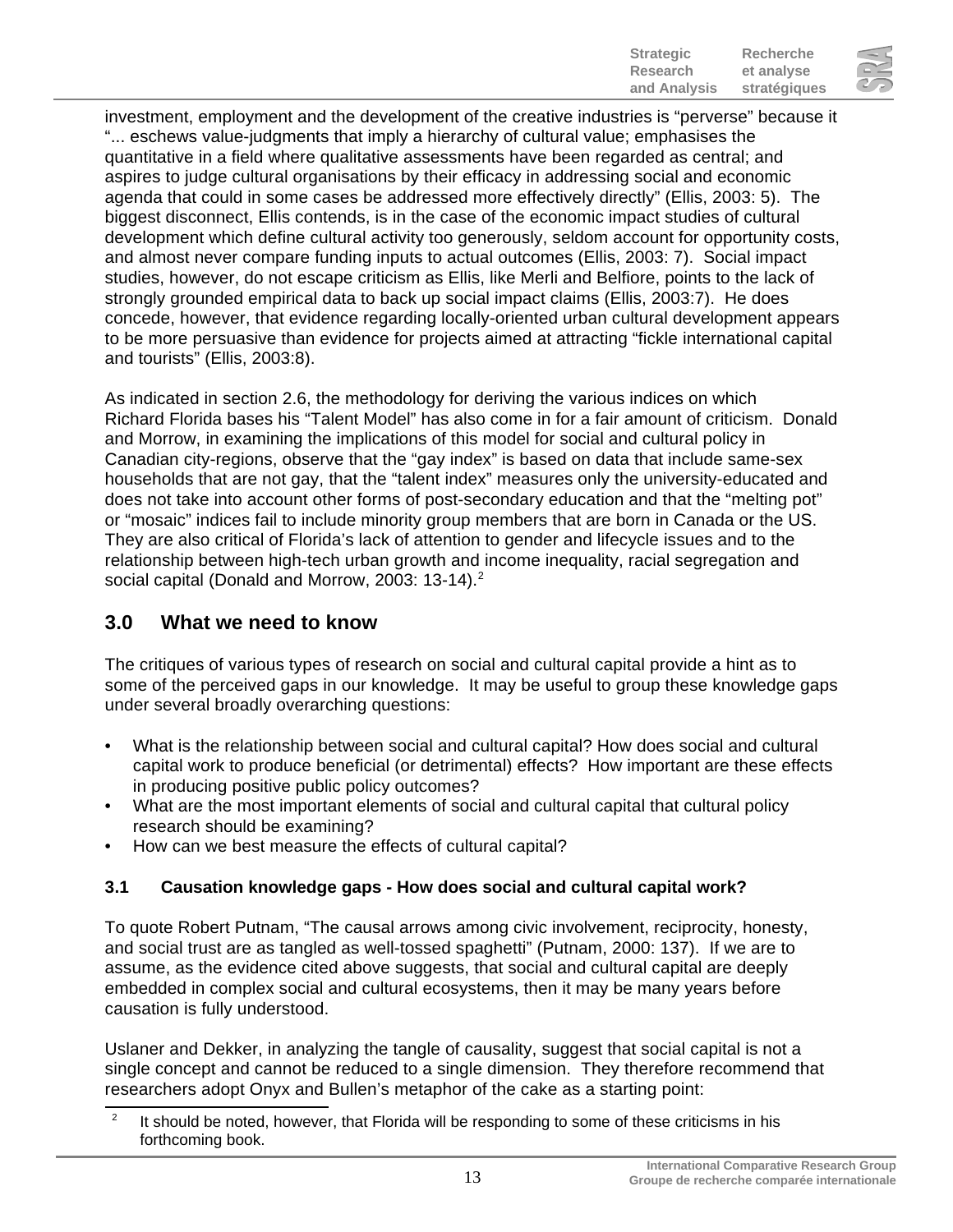We recognize many varieties of cake that look and taste different, having been baked with different variations of a similar stock of ingredients, all of which we none the less recognize as a cake. So it is with social capital. Communities and groups differ, not only in the overall level of social capital, but also in the importance of each arena and capacity building block (Onyx and Bullen, 2001:56).

They suggest that researchers begin to examine, for example, whether civic engagement leads to trust and whether all types of social ties are equally good at generating trust. They also note that levels of both trust and civic engagement appear to be lower where there is substantial economic inequality, and the relationship of these dimensions of social capital, at least, need to be examined within the context of broader public policy interventions (Uslaner and Dekker, 2001: 179-183).

In the case of cultural capital, we are even further from understanding the causal connections. Jeannotte has suggested that:

 "... a very important feedback loop may exist between cultural capital and civil society / social capital that has not hitherto been acknowledged. We do not yet understand why people who participate in cultural activity also seem to have higher rates of participation in their communities, but if this connection proves to have a robust link to social capital and the quality of community life, it may signal a role for cultural capital that goes far beyond "opera tickets for the elite" (Jeannotte, 2003: 47).

Nevertheless, understanding causality in the area of participation may not provide answers regarding other important dimensions of cultural capital, such as trust, tolerance, connections, reciprocity or social agency, which may be critical to sustainable communities. Much work remains to be done, as Gould suggests in a series of questions (and sub-questions, which are not reproduced here), aimed at describing how cultural capital sustains cultural ecosystems:

- What are the community's cultural resources and assets?
- What cultural values underpin that community and its way of life?
- How can the development of social capital work with cultural values and resources?
- How can cultural capital and its impact on the development of social capital be evaluated? (Gould, 2001: 90-91)

To answer these questions, Colin Mercer argues that an understanding of cultural capital will entail "... an archaeological task of excavation of the relations between access to and use of cultural resources (including regimes of 'taste' and 'distinction') and the capillary structures of social and economic power" (Mercer, 2002: 51).

#### **3.2 Constituent knowledge gaps - What are the key elements of social and cultural capital?**

In the case of social capital, scholarly attention has begun to focus on the inter-relationships among the key elements described in section 2.1, but this research has been inconclusive so far.

Onyx and Bullen have found that tolerance of diversity in their research correlates most with the capacity of an individual to act (social agency) and with feelings of trust and safety. On the other hand, they found that tolerance of diversity correlates least with neighbourhood connections and participation in the local community. In fact, some of the rural communities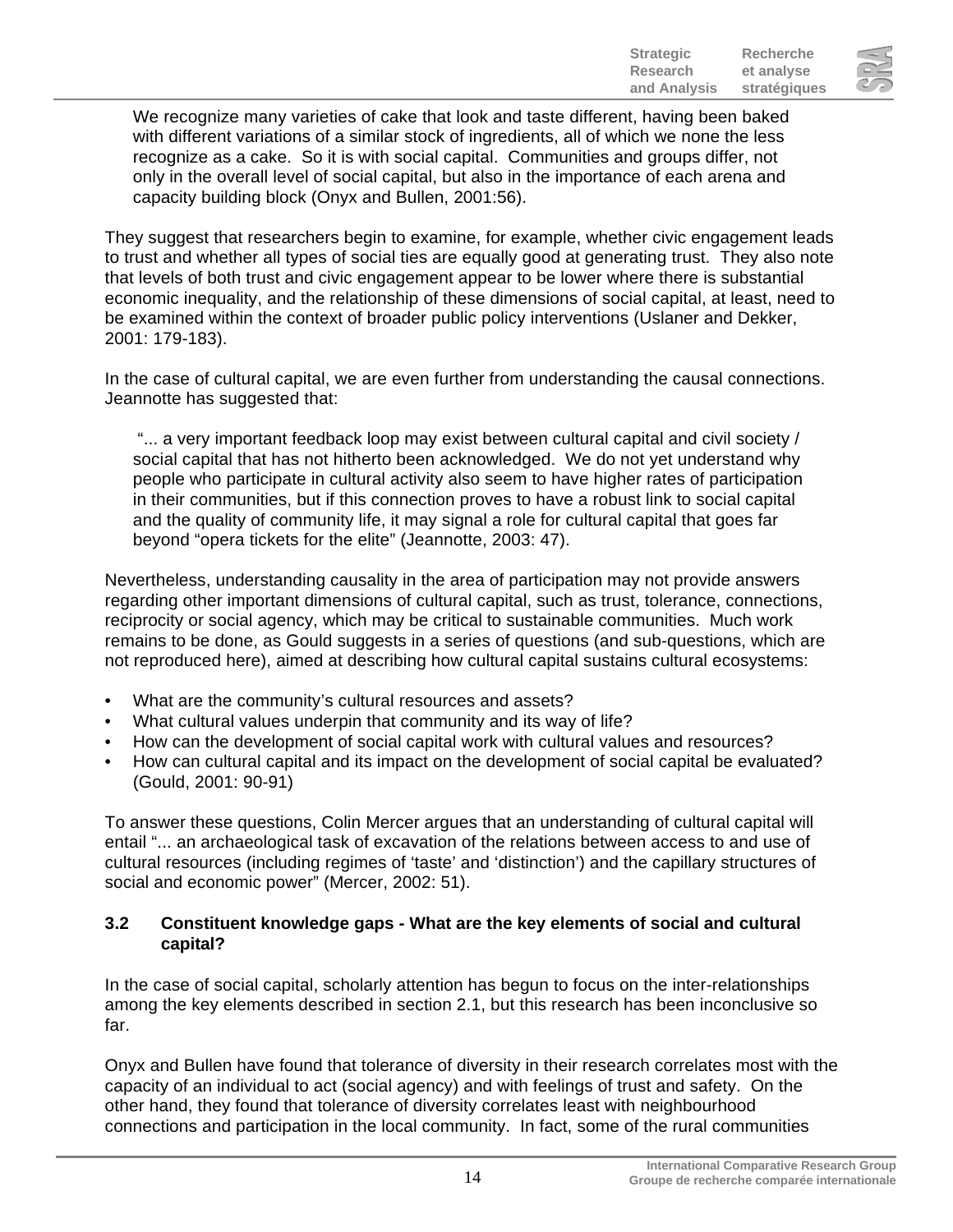they studied scored highly on all elements of social capital except tolerance of diversity (Onyx and Bullen, 2001: 56).

Stolle found that people who tended to join groups and associations already scored high on trust and that membership over a period of time did not increase generalized trust. Stolle also found significant variations in trust between "joiners" in different countries and in different kinds of groups (Stolle, 2001:126-129). This would seem to contradict Putnam's argument that in the social capital arising from joining an association, "... the causation flows mainly from joining to trusting" (Putnam, 1995: 66). Other research tends to support this cultural "self-selection" thesis. Hooghe, in his research on people who do not participate, found that "Not only do the privileged groups in society participate more, they also do so more intensely" and concluded that putting stress on civic participation might introduce new inequalities by favouring people with higher debating skills or time to spare (Hooghe, 2001: 173).

Part of the appeal of Putnam's model of social capital, according to Bang and Sorensen, may be that it succeeds in providing "... space both for those who want freedom from the 'system' (the communitarians) and those who consider the hegemony or legitimate domination of the state to be a condition for such freedoms (the republicans) (Bang and Sorensen, 2001: 159). Onyx and Bullen found little evidence that social capital is derived from the state, inasmuch as "... government agencies do not hold a meaningful place in people's networks" (Onyx and Bullen, 2001:56). However, this runs contrary to Putnam's arguments that strong civic involvement correlates with well-run state and civil institutions (Putnam, 1993). In the United States, Putnam has run a series of multivariate regressions in which he shows strong correlations between social capital and such public policy outcomes as crime rates, health, educational performance and economic equality (Putnam, 2001:48-51). He has, however, cautioned that the direction of causation is not clear: it is not certain whether social capital is a precondition for the development and maintenance of healthy public institutions, such as schools and health care institutions, or whether it is these institutions that help create the conditions that favour social capital formation (Putnam, 2001:51).

On the cultural capital side, the research of educational psychologists has confirmed the role that habitus (or embodied cultural capital) plays in improving the academic qualifications and life chances of individuals. However, there has been little research on the community-level impacts of these investments.

More to the point for cultural policy decision makers, there are large knowledge gaps in our understanding of the impact that either tangible and intangible cultural capital might have on the development and well-being of communities (this in spite of the fact that an American study has found that "arts in community development" initiatives were the fastest growing program and service area of local arts agencies in 1996 (Larson, 1997:84). One of the few rigorous investigations in this area is the extensive research on the community impact of the arts undertaken by the Social Impact of the Arts project in Philadelphia (Stern and Seifert, 1994). In 1994, the project team set out to determine if cultural capital was important, not only as an instrument of class dominance by elites, but also as a means of strengthening social ties and community spirit. While the study found the usual correlations between arts attendance and higher incomes and education, it also found that the number of arts and cultural groups in the respondent's zip code was the best single predictor of participation in arts events. After examining a number of possible explanations, the researchers concluded that the ecological context in which individuals live is a powerful contributor to involvement, although the causation was not clear. While it was possible that the number of groups in a neighbourhood might encourage individuals to become more involved in the arts, the researchers suggested that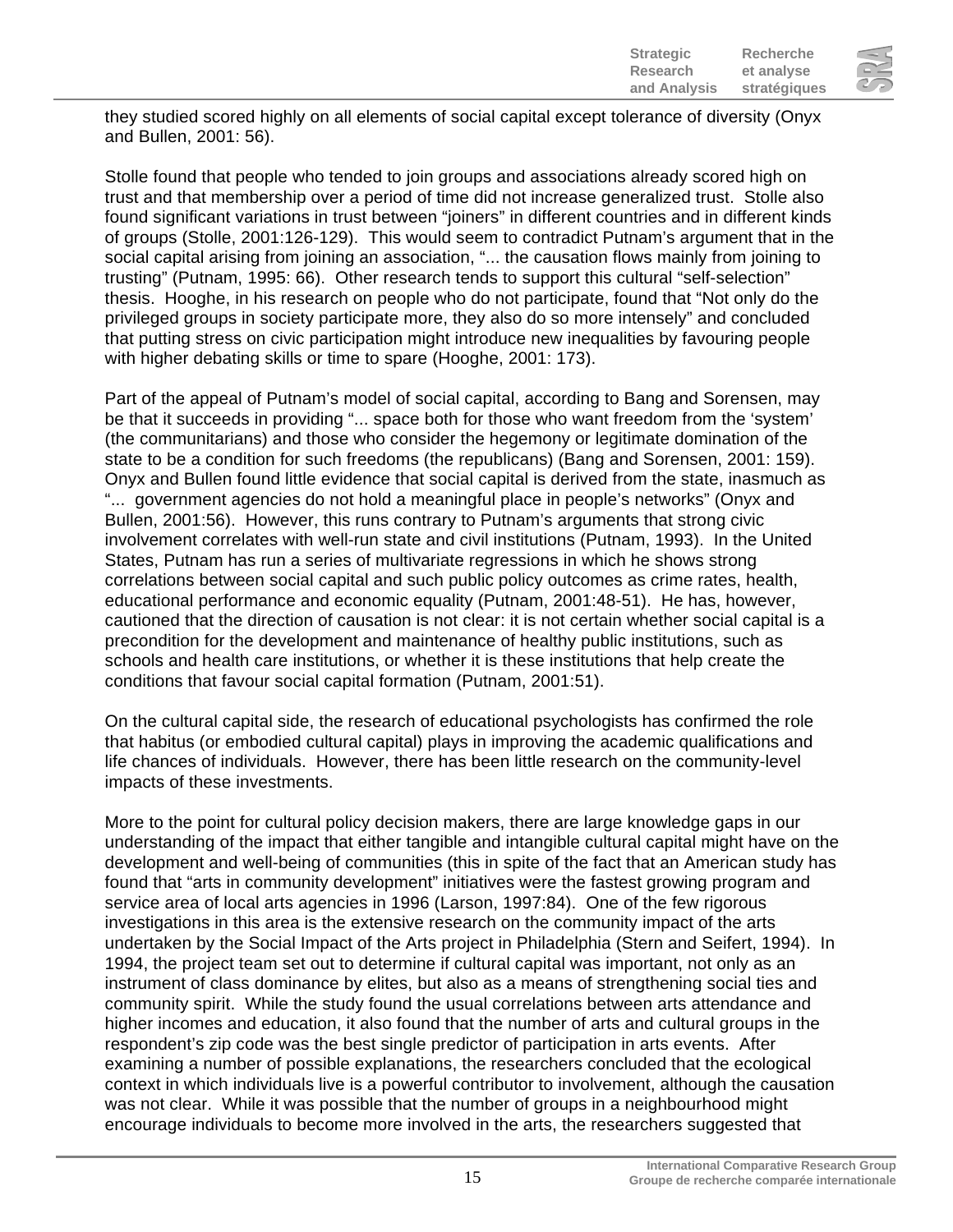"… there might be another feature of these areas – for example, the social commitment of community residents or "social capital" – that leads to *both* the creation of more groups and greater attendance" (Stern and Seifert, 1994:7).

The Social Impact of the Arts project carried out similar analyses in other cities – Chicago, Atlanta and San Francisco – which confirmed and expanded upon the Philadelphia findings. These analyses found strong correlations between neighbourhoods that were *both* economically and ethnically diverse and the number of arts groups in those neighbourhoods. This study also found that those areas of Philadelphia most likely to have experienced economic revitalization between 1980 and 1990 were *both* economically and ethnically diverse and had a large number of arts and culture organizations (Stern 1999:8).

Throsby maintains that cultural capital generates a time stream of both economic and cultural benefits that can be used as justification for investment. He suggests that cultural investments in **tangible** cultural capital should be based on an understanding of the social impacts that they will have on intergenerational equity (or sustainability), intragenerational equity (equity in access to cultural capital benefits across social classes, income groups and locational categories) and maintenance of cultural diversity. He cautions that since the destruction of cultural heritage is irreversible, the role of heritage in the infrastructure of a city, region or country must also be understood in making decisions about cultural capital investments (Throsby, 2002: 109-110). However, it is the economic impacts of **intangible** (or objectified) cultural capital on communities, as indicated in section 2.6, that have tended to dominate both the research and the policy agendas. In general, huge knowledge gaps exist with regard to the social impacts listed by Throsby, both in the relatively straightforward domain of tangible cultural capital (which is mainly concerned with movable and immovable cultural property) and the much more abstract realm of intangible cultural capital (which embraces the various forms of intellectual property used by creators to express themselves).

#### **3.3 Measurement knowledge gaps - how do we measure social and cultural capital?**

In recent years, there has been a flood of social science literature on social capital measurement issues. The World Bank has developed a fairly cohesive framework to guide the measurement strategies of the projects it has funded (see Figure 1). This framework is notable for its attention to both the micro and the macro dimensions of social capital, as well as to the hard (structural) and soft (cognitive) elements that may contribute to the level of social capital in a society. This has been further refined in a Social Capital Assessment Tool developed for the World Bank by Krishna and Shrader which examines not only community and household characteristics, but also structural elements, such as organizational affiliations and networks, and cognitive elements, such as trust, solidarity and reciprocity (Krishna and Shrader, 1999, cited in Mercer, 2002: 35).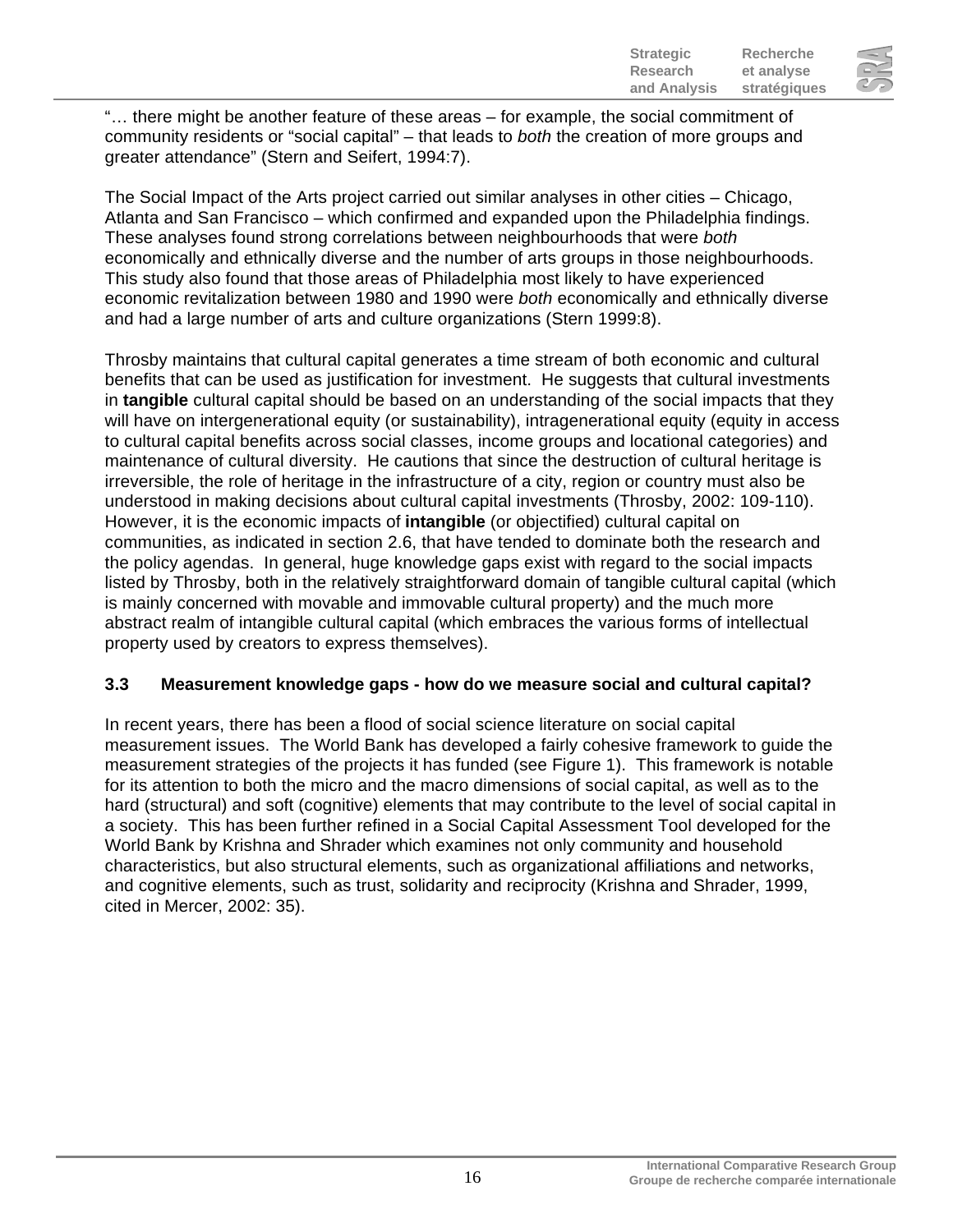

Putnam has suggested that in addition to analyzing micro and macro-level data on social capital, there is also a need to compare data across countries, to do experimental work and to develop longtitudinal measures (Putnam, 2001: 51). Willms has also stressed the multi-level measurement challenges and has suggested that, because social capital is about relationships among people, analysts must examine both individual and collective impacts (Willms, 2001: 60).

In comments that are also relevant to the measurement of cultural capital, Willms has argued that the quality of social relationships appear to be more important than quantity in dictating outcomes such as social integration and social support. Because "... social capital is embedded in the culture of a society and, therefore, affected by social, economic and historical factors", Willms suggests that these factors cannot be ignored when seeking to measure and understand the impact of social capital (Willms, 2001: 60).

Due to the pressure on cultural organizations in the United Kingdom to demonstrate that they are addressing social exclusion in their communities, more attention has been given to cultural indicators in that country than elsewhere. A survey report on measuring the economic and social impact of the arts, prepared in 2002 for the Arts Council of England, describes a huge range of assessment methodologies with varying levels of robustness (Reeves, 2002). None of these methodologies, however, explicitly uses a cultural capital lens and little effort has been made to date to develop an overall model or framework for such a lens.

An exception, however, is the work of Colin Mercer on cultural citizenship, carried out for the Bank of Sweden Tercentenary Foundation in 2002. In his book, *Towards Cultural Citizenship: Tools for Cultural Policy Development*, Mercer proposes the development of a Cultural Capital Assessment Tool, using as a base the methodology employed by Australian researchers for the *Accounting for Tastes* study. That survey methodology asked a series of questions under eight categories: household characteristics, domestic leisure practices, social activities, tastes and preferences, recreational activities, family and friends, personal characteristics, and social and political attitudes (Mercer, 2002: 51). Refining and supplementing these questions with material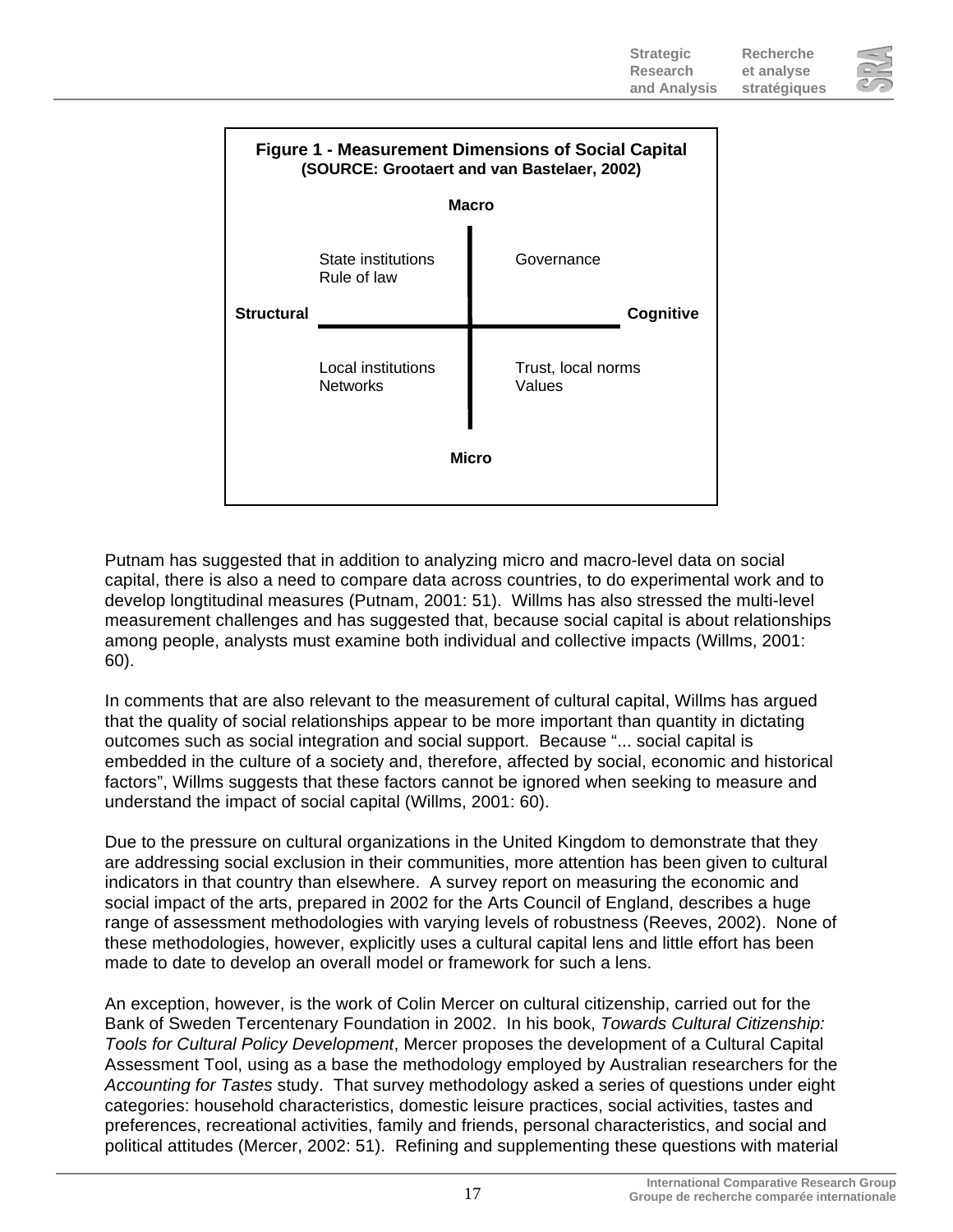from other researchers, Mercer suggests a framework of four sets of indicators aimed at measuring: 1) cultural vitality, diversity and conviviality; 2) cultural access, participation and consumption; 3) culture, lifestyle and identity; and 4) culture, ethics, governance and conduct (Mercer, 2002: 60-61). He argues that the methodological "edge" given by social and cultural capital assessment is that "... they are tools that set in motion not an 'objective' process of scientific research but a mode of questioning and reflection which enable people to recognise – and potentially become stewards of – assets they may not have realised they had" (Mercer, 2002: 53).

The density of cultural capital existing within a community is likely much greater than policy makers realize. A purely unscientific glance at the local "What's on?" listings in Ottawa/Gatineau, a medium-sized city, yielded 172 separate cultural and entertainment events during the August 23-29, 2003 period. These ranged from large events, such as the Ottawa Folk Festival, the Central Canada Exhibition and the Gatineau Hot Air Balloon Festival, to small ones, such as a Heritage Ottawa walking tour of the village of Britannia, and Soundstorm, a youth video dance event. In addition, there were 17 separate events, such as dances and workshops, for "singles" wishing to increase their social capital.

| Table 2 - Cultural Capital in Ottawa / Gatineau<br><b>August 23-29, 2003</b><br>Source: The Ottawa Citizen, August 23, 2003 |                                   |  |
|-----------------------------------------------------------------------------------------------------------------------------|-----------------------------------|--|
| <b>Category of Event</b>                                                                                                    | <b>Number of</b><br><b>Events</b> |  |
| Concerts                                                                                                                    | 5                                 |  |
| Theatre                                                                                                                     | 5                                 |  |
| Dance                                                                                                                       | $\overline{2}$                    |  |
| Special screenings (film and video)                                                                                         | $\overline{2}$                    |  |
| Comedy                                                                                                                      | 2                                 |  |
| Live music / Rock                                                                                                           | $\overline{7}$                    |  |
| Live music / Folk / World / Blues                                                                                           | 18                                |  |
| Live music / Jazz                                                                                                           | 6                                 |  |
| Live music / Country                                                                                                        | 6                                 |  |
| Live music / Lounges                                                                                                        | 8                                 |  |
| Dance clubs                                                                                                                 | 11                                |  |
| Readings / Literary events                                                                                                  | 3                                 |  |
| Other events (includes fairs, walking tours, historic sites)                                                                | 14                                |  |
| Museums                                                                                                                     | 41                                |  |
| <b>Galleries</b>                                                                                                            | 42                                |  |
| <b>Total</b>                                                                                                                | 172                               |  |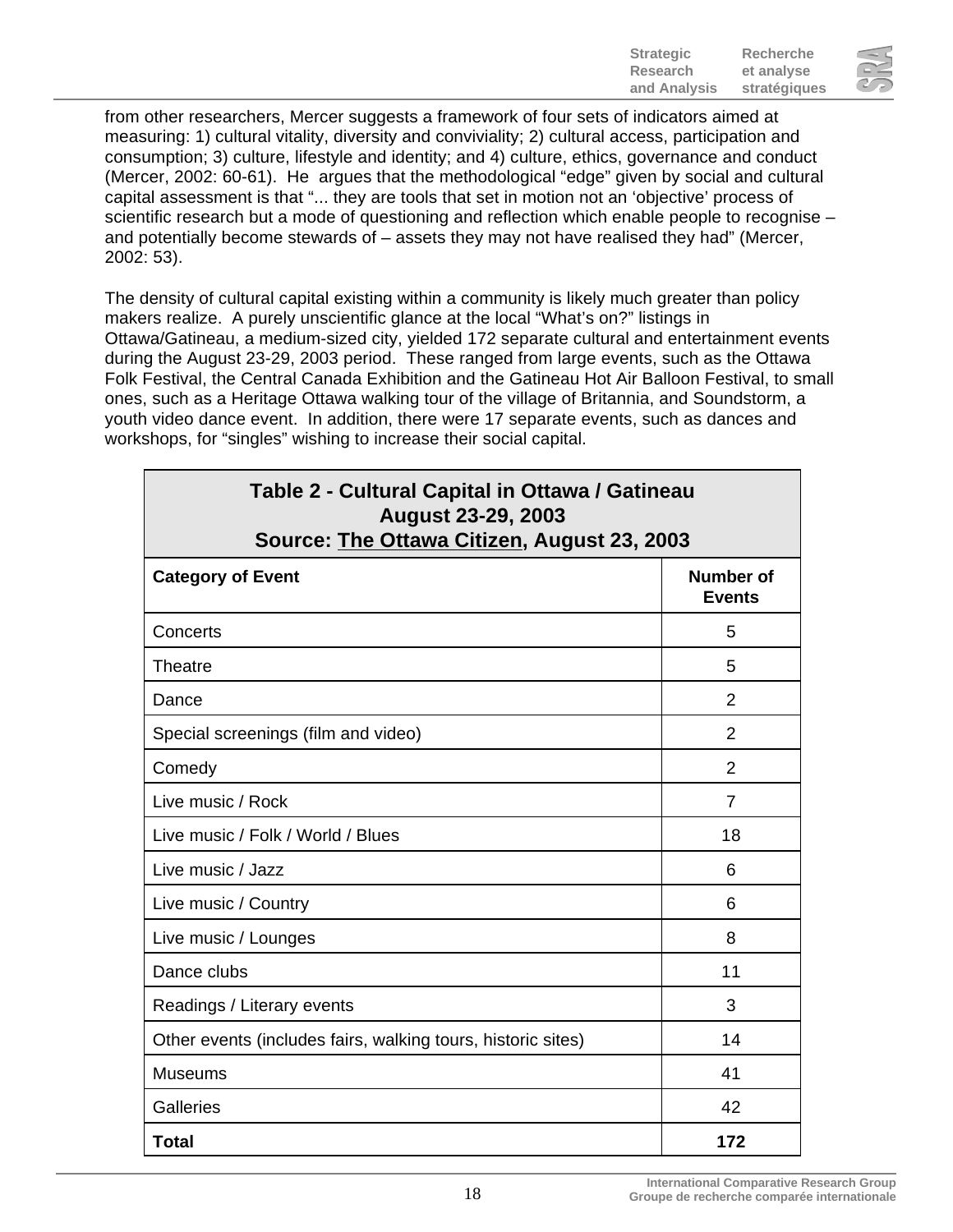A numerical breakdown of the events by category (Table 2) provides an interesting perspective on public investment in the cultural capital of everyday life. About one-third of the events – music featured in various clubs and other venues – was clearly unsubsidized by the public purse. While a significant portion of the museum events listed were likely in receipt of public support from one level of government or another, the majority of the gallery events probably were not. But even if public money may not be directly invested in the venues and events that embody everyday cultural capital, the public sector, through various urban government planning processes, definitely has an interest in the extent and shape of this cultural landscape.

# **4.0 Implications for cultural policy and decision making**

In a report on cultural policy and cultural diversity in Canada, prepared for the Council of Europe in 2000, Greg Baeker referred to the definitional and conceptual dilemmas in Canadian cultural policy as "longstanding and numbingly repetitive", documenting what he refers to as "recurring policy tensions": between "high art" and "popular culture", between public and private interests, between old and new institutions and between "supply-side" and "demand-side" policies (Baeker, 2000: 39-42). He concludes that, in the face of increasing diversity, "... traditional arguments regarding national identity and cultural sovereignty are outmoded and elitist: new policy rationales are needed" (Baeker, 2000, 3).

Catherine Murray, in an essay on cultural diversity and civil society, frames her arguments in terms of cultural governance and suggests that " ... we must also seek to create a more broadly conducive climate for the appreciation of cultural value, through more effective forms of cultural governance and coordination" (Murray, 2002: 346).

From an international perspective, Mercer defines the policy challenge as one of needing "... to witness and encounter ... a much noisier 'stakeholder scenario' in which many more voices participate "(Mercer, 2002: 112). His prescription is to develop a set of cultural indicators that go beyond administrative performance measures in order to listen to these many voices and incorporate their point of view into the knowledge base that informs policy.

At the risk of contributing to the "numbing repetitiveness", this paper must also add its voice to the growing chorus urging a broadening (and possibly deepening) of the conceptual base for cultural policy in Canada. Social and cultural capital are not panaceas for cultural policy dilemmas, but they are certainly useful tools for understanding those dilemmas.

Bourdieu's concepts of *habitus*, fields (or social spaces) and cultural capital can help us to understand the critical linkages between lifestyle and culture. Social spaces, as Chatterton and Hollands have pointed out, are "... mediated by various types of 'capital': economic – access to various monetary resources, social – resources which one accrues through durable networks of acquaintance and recognition, and cultural or informational – competence and ability to appreciate legitimate culture related, in particular, to level of education" (Chatterton and Hollands, 2003: 80). The central question for cultural policy is: who is defining "legitimate culture"?

In a recent paper on cities and polarization, Caroline Andrew connects the dots between social spaces, physical spaces, lifestyles and public policy by asking the question, "Is the persistence and deepening poverty of poor neighbourhoods a problem because the residents cannot see other lifestyles and therefore cannot imagine changing the distribution of societal resources? Or is it a problem because these spatial distributions get different levels of public services and indeed different philosophies of public action?" (Andrew, 2003:4). Chatterton and Hollands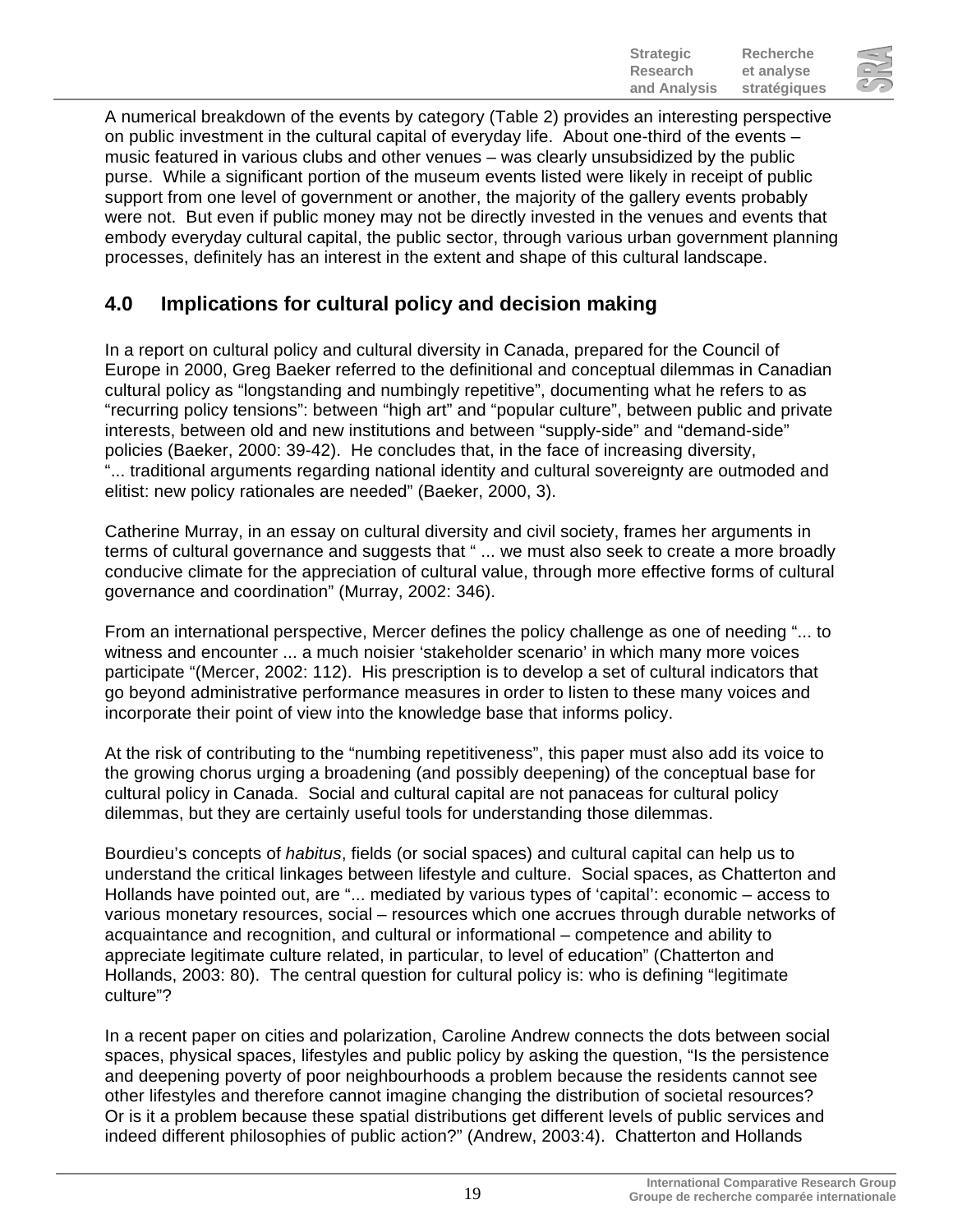argue that the fragmentation of cultural capital into a cornucopia of "subcultural capitals" explains, in part, why certain segments of the urban landscape are ignored by public policy (Chatterton and Hollands, 2003: 83). Those inhabiting these marginalized areas are usually left with only two options: to "invent" new forms of symbolic or objectified forms of expression or to fend for themselves on the margins with whatever cultural resources are available.

For a number of reasons (not the least of which is the increasingly urban nature of Canada), cities have become the primary site where many of the issues related to cultural and subcultural capital play out. As Russell Smith, in a recent *Globe and Mail* column notes, "... the word citizen comes from the Latin word for city – *civitas*. We would not have a concept of citizenship without cities" (Smith, 2003: T1). In his monumental work, *Cities in Civilization*, Peter Hall goes further to suggest that "... a very important part of living, and the creativity that comes out of it, has consisted in finding solutions to the city's own problems of order and organization" (Hall, 1998: 6). In his view, it is the collective creativity brought to bear on the problems of the *civitas* that characterize a great city – "People meet, people talk, people listen to each other's music and each other's words, dance each other's dances, take in each other's thoughts. And so, by accidents of geography, sparks may be struck and something new comes out of the encounter" (Hall, 1998: 21). In the current world of instantaneous communications and international travel, cities are the conduits of global cultural flows, and local encounters frequently represent the shores over which the leading edge of these flows break and disperse.

So, what does this mean for cultural policy? For cultural policy as currently formulated, visions of dollar signs often spring to mind when the words "creative" and "cities" are used in the same sentence. However, the real meaning may lie in the more mundane and, paradoxically, more profound sphere of everyday life as lived by citizens in their communities. A first step in understanding the significance of social and cultural capital in the formulation of cultural policy may consist in applying, as Mercer suggests, a Cultural Capital Assessment Tool at the level of the local community. As he has pointed out:

... this process or 'tool' of mapping, auditing and assessment of the true cultural resources of a community becomes part of the task of linking culture *integrally*, rather than marginally, to the development process. It makes culture part of the action rather than an incidental or bit player and stresses the ongoing and indissoluble connection between culture *and* economy, culture *and* social relations, culture *and* power, culture *and* identity, culture *and* rights, *culture and human development* (Mercer, 2002: 53 italics in the original).

In building the case for a more deliberate and scientific "cultural mapping" of urban spaces, Mercer emphasizes that this is not simply an exercise in inventorying the "bricks and mortar", but also one of understanding how individuals and communities *interact with* these resources – in other words, how they are used to build and maintain social and cultural capital. In developing new cultural maps, he suggests that "... there needs to be a new compact and relationship between 'local knowledge' and tactics on the one hand, and the larger and strategic prerogatives of cultural policy and service delivery on the other" (Mercer, 2002: 169-170).

Cultural mapping, in the emerging lexicon of cultural policy, is merely a prelude to cultural planning – a process that goes beyond beautification or "producing a mask of leisure and entertainment to conceal the most profound social and economic inequalities" (Mercer, 2002: 171). The fundamental emphasis of cultural planning should be, as Mercer suggests, the production of citizens, rather than goods and services (Mercer, 2002: 171).

The production of citizens has not traditionally been on the cultural policy agenda, but in a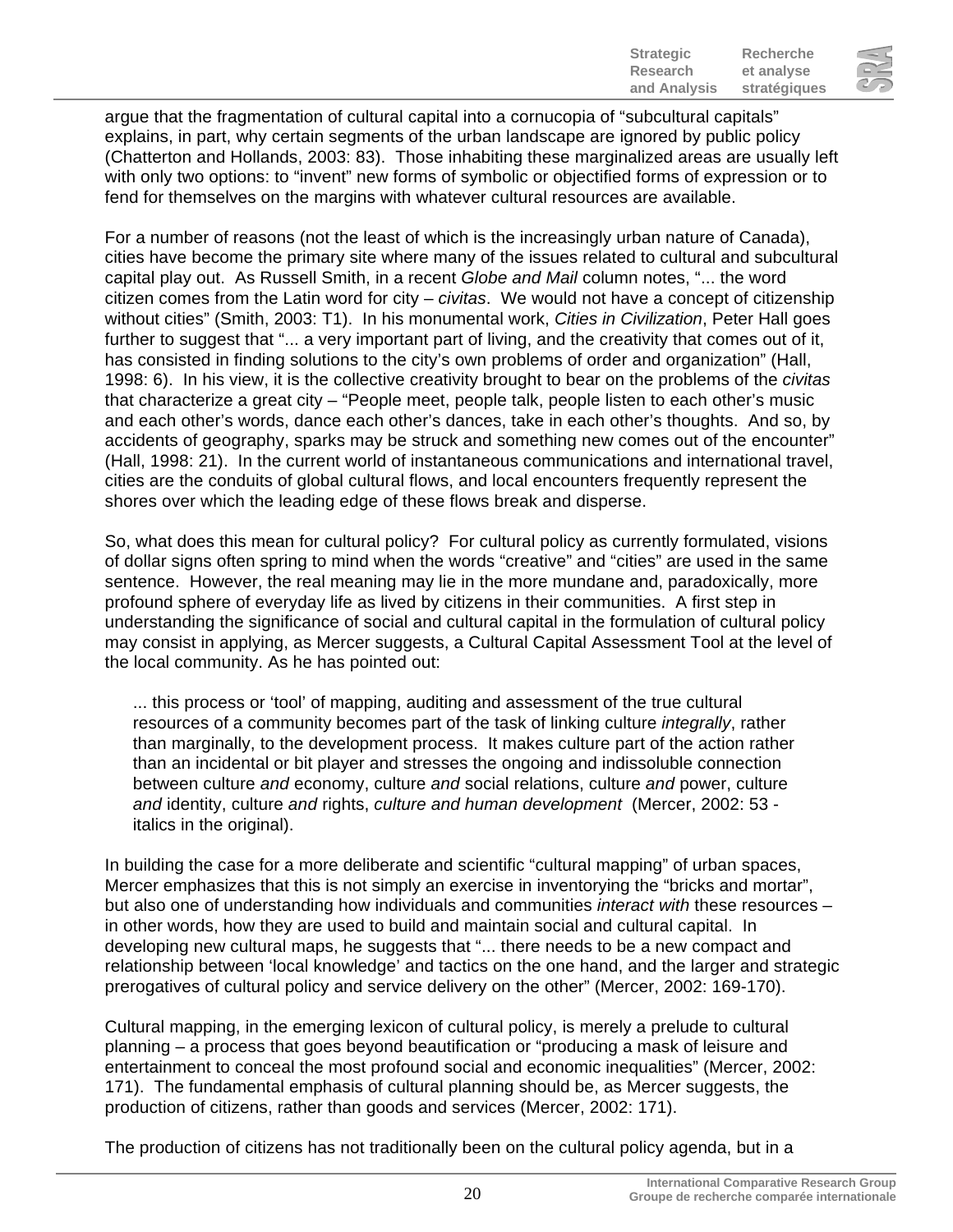global cultural economy, where the means of production for cultural goods and services are increasingly in the hands of the multinationals, this may be the only remaining locus for effective state intervention. This paper has outlined the case for linking a greater understanding of the role of social and cultural capital in the creation of citizens. It has argued that cultural, as well as political and economic practices, contribute to a sense of empowerment and belonging, foster active participation in communities, contribute to economic vitality and quality of life, and help to sustain the *civitas* - the social space in which citizenship is rooted. Cultural citizenship, in an increasingly diverse and globalized environment, may in fact be one of the most effective mechanisms for states wishing to strengthen their democratic foundations. Citizens live their lives in communities not only through rights and duties, but also through imagination and creativity. Therefore, recognition of the many forms that cultural capital takes within the multifaceted and complex social spaces of today's world is a necessary first step to the development of a vital and inclusive form of cultural citizenship.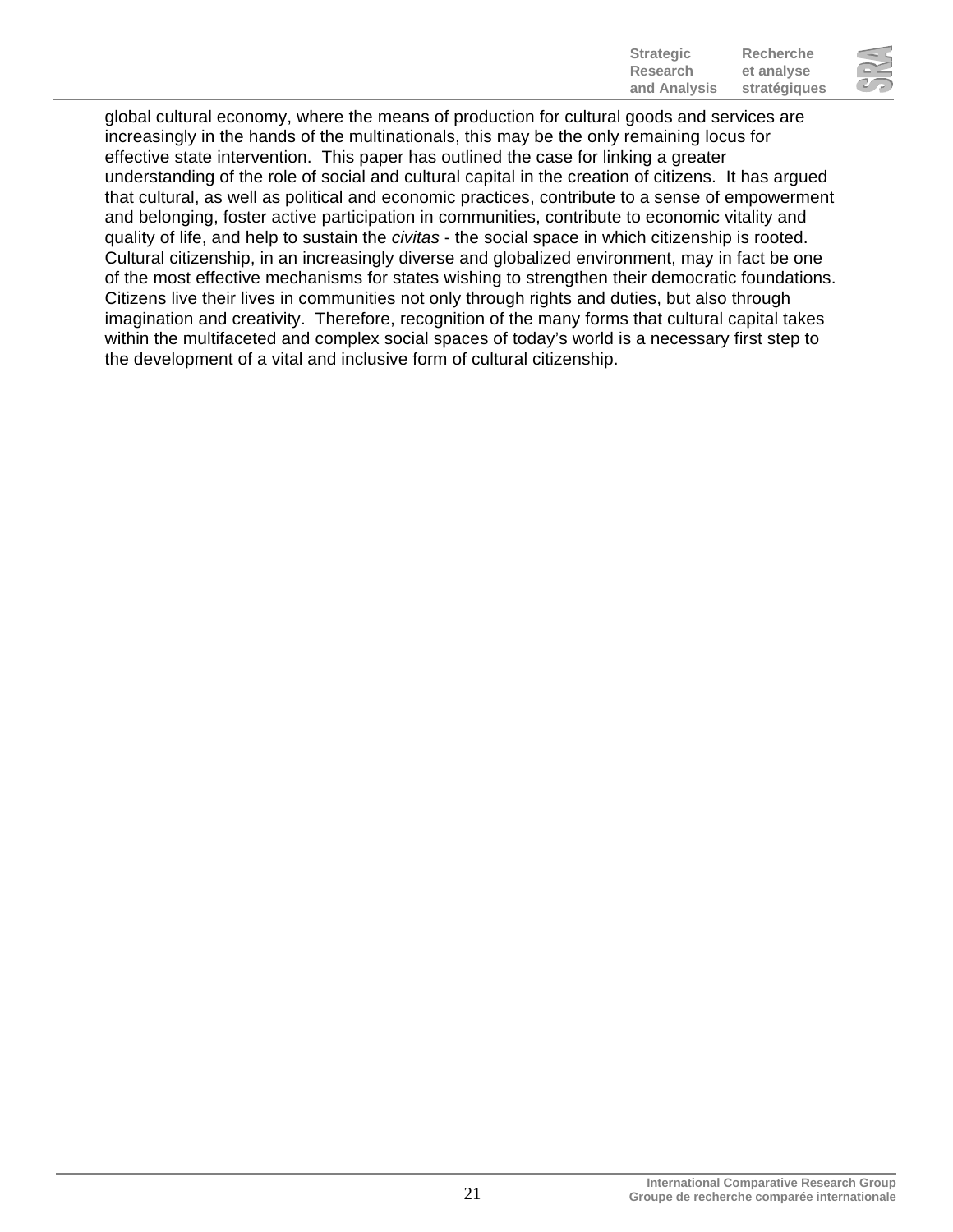## **BIBLIOGRAPHY**

- Adler, Paul S. and Seok-Woo Kwon. "Social Capital: Prospects for a New Concept". *Academy of Management Review*. Vol. 27, No.1 (2002), 17-40.
- Aizlewood, Amanda and Ravi Pendakur. *SRA-657 Ethnicity and Social Capital in Canada*. Ottawa: Strategic Research and Analysis Directorate, Department of Canadian Heritage, June 27, 2003.
- Andrew, Caroline. *Cities and Polarization*. Ottawa: Workshop presentation for Canadian Council on Social Development Conference on Social Inclusion, March 27-28, 2003.
- Azmier, Jason J. *Culture and Economic Competitiveness: An Emerging Role for the Arts in Canada*. Calgary: Canada West Foundation, March 2002.
- Baeker, Greg. *SRA-468 Cultural Policy and Cultural Diversity in Canada*. Ottawa: Strategic Research and Analysis Directorate, Department of Canadian Heritage, August 28, 2000.
- Bang, Henrik P. and Eva Sorensen. "The Everyday Maker: Building political rather than social capital" in *Social Capital and Participation in Everyday Life*. (Eds. Paul Dekker and Eric M. Uslaner). London: Routledge, 2001, pp. 148-161.
- Belfiore, Eleonora. "Art as a Means of Alleviating Social Exclusion: Does it Really Work? A critique of instrumental cultural policies and social impact studies in the UK". *International Journal of Cultural Policy*. Vol.8, No. 1 (2002), 91-106.
- Berkes, Fikret. "Cultural and Natural Capital: A Systems Approach Revisited" in *Social Capital Formation and Institutions for Sustainability*. (Ed. Asoka Mendis). Vancouver: University of British Columbia, November 16-17, 1998.
- Bourdeau, Jean-Pierre. *SRA-672 Bowling Along: Cross-indicators of Social Participation and Local Community Belonging in Canada*. Ottawa: Strategic Research and Analysis Directorate, Department of Canadian Heritage, April 2002.
- Bourdieu, Pierre. *Distinction*. Cambridge, Massachusetts: Harvard University Press, 1984.
- Bourdieu, Pierre. "The Forms of Capital". *Handbook of Theory and Research in the Sociology of Education*. (Ed. John G. Richardson). Westport, Connecticut: Greenwood Press, 1986, pp. 241-258.
- Bryant, Cindy-Ann and Doug Norris. *Measurement of Social Capital: The Canadian Experience*. Country report for the OECD-UK ONS International Conference on Social Capital Measurement. London: September 25-27, 2002.
- Catterall, James. S. "Involvement in the Arts and Human Development: General Involvement in Music and Theatre Arts." *Champions of Change: The Impact of the Arts on Learning*. (Ed. Edward B. Fiske). Washington, D.C.: Arts Education Partnership and the President's Committee on the Arts and the Humanities, 1999. (Also available at http://aeparts.org./highlights/coc-release.html )

Chandler, Michael J. and Christopher Lalonde. "Cultural Continuity as a Hedge Against Suicide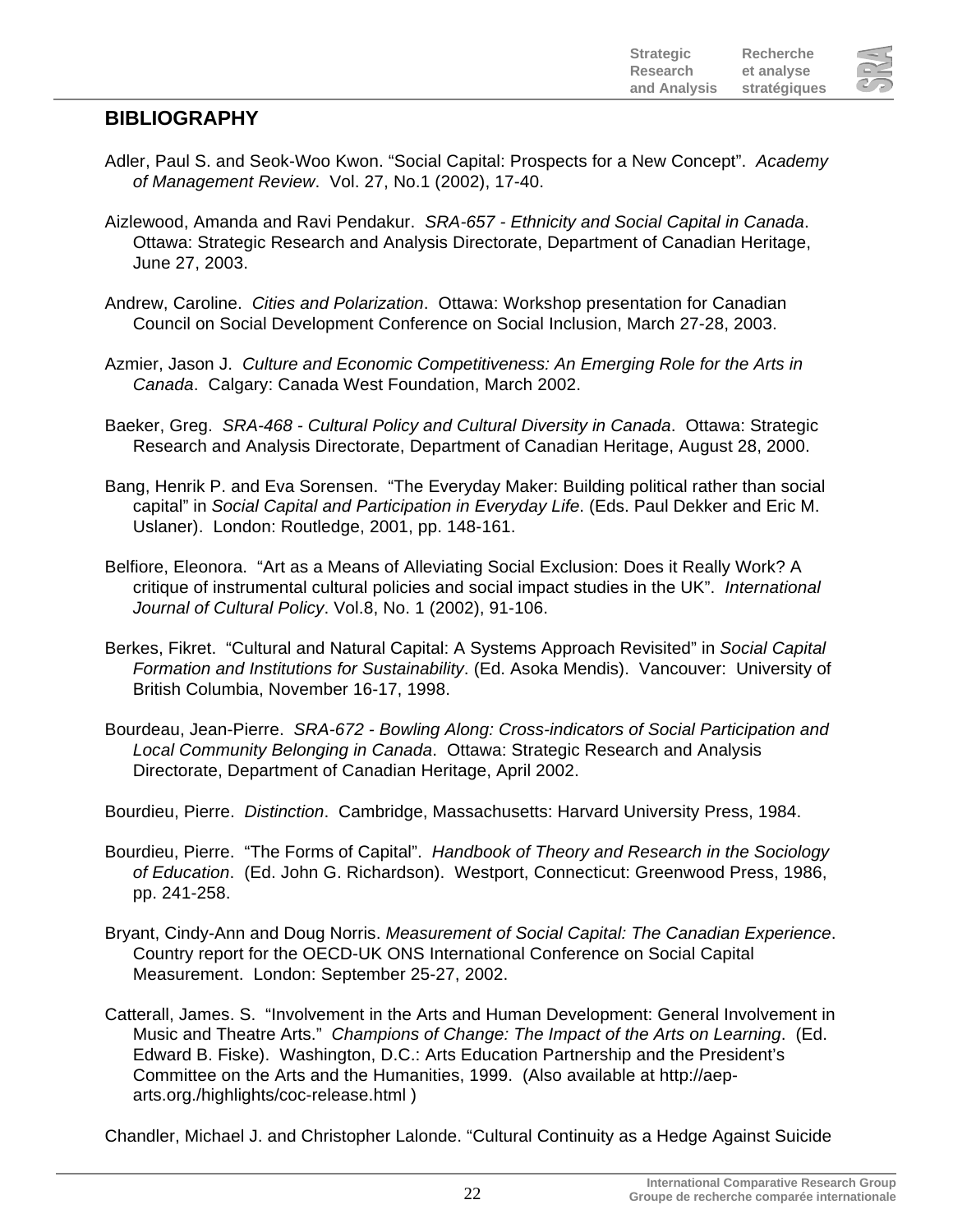in Canada's First Nations". *Transnational Psychiatry*. Vol. 35, No. 2 (June 1998), 191-219.

- Chataway, Cynthia. "Successful Development in Aboriginal Communities: Does it Depend upon a Particular Process?". *Journal of Aboriginal Economic Development*. Vol. 3, No. 1 (2002), 76-88.
- Chatterton, Paul and Robert Hollands. *Urban Nightscapes: Youth Cultures, Pleasure Spaces and Corporate Power*. London: Routledge, 2003.
- DiMaggio, Paul. "Cultural Capital and School Success: The Impact of Status Culture Participation on the Grades of U.S. High School Students." *American Sociological Review*. Vol. 47 (April 1982), 189-201.
- DiMaggio, Paul and John Mohr. "Cultural Capital, Educational Attainment and Marital Selection." *American Journal of Sociology*. Vol. 90, No. 6 (1985), 1231-1261.
- Donald, Betsy and Douglas Morrow. *SRA-674 Competing for Talent: Implications for Social and Cultural Policy in Canadian City Regions*. Ottawa: Strategic Research and Analysis Directorate, Department of Canadian Heritage, May 14, 2003.
- Ellis, Adrian. *Valuing Culture*. London: Demos, June 2003.
- Florida, Richard and Gary Gates. *Technology and Tolerance: The Importance of Diversity to High-Technology Growth* . Washington: Brookings Institution Center on Urban and Metropolitan Policy, June 2001.
- Florida, Richard. *The Geography of Bohemia*. Pittsburgh: Carnegie Mellon University, January 2001.
- Florida, Richard. "The New American Dream". *The Washington Monthly*, (March 2003), pp. 26- 33.
- Florida, Richard. "The Rise of the Creative Class Why cities without gays and rock bands are losing the economic development race". *The Washington Monthly*, (May 2002). (Also available at http://www.washingtonmonthly.com/features/2001/0205.florida )
- Fukuyama, Francis. *Trust: The Social Virtues and the Creation of Prosperity.* New York: The Free Press, 1995.
- Gertler, Meric S., Richard Florida, Gary Gates and Tara Vinodrai. *Competing on Creativity: Placing Ontario's Cities in North American Context*. Toronto: Ontario Ministry of Enterprise, Opportunity and Innovation and the Institute for Competitiveness and Prosperity, November 2002.
- Glaeser, E.L., D. Laibson, J. Al Scheinkman and C.L. Soutter. "Measuring Trust". *Quarterly Journal of Economics*. Vol. 65 (August 2000), 811-846.
- "Going Out", *The Ottawa Citizen*. Ottawa (August 23, 2003), pp. K1-K3.
- Gould, Helen. "Culture and social capital." *Recognising Culture A series of briefing papers on culture and development*. (Ed. François Matarasso). London: Comedia, the Department of Canadian Heritage and UNESCO, 2001, pp. 85-92.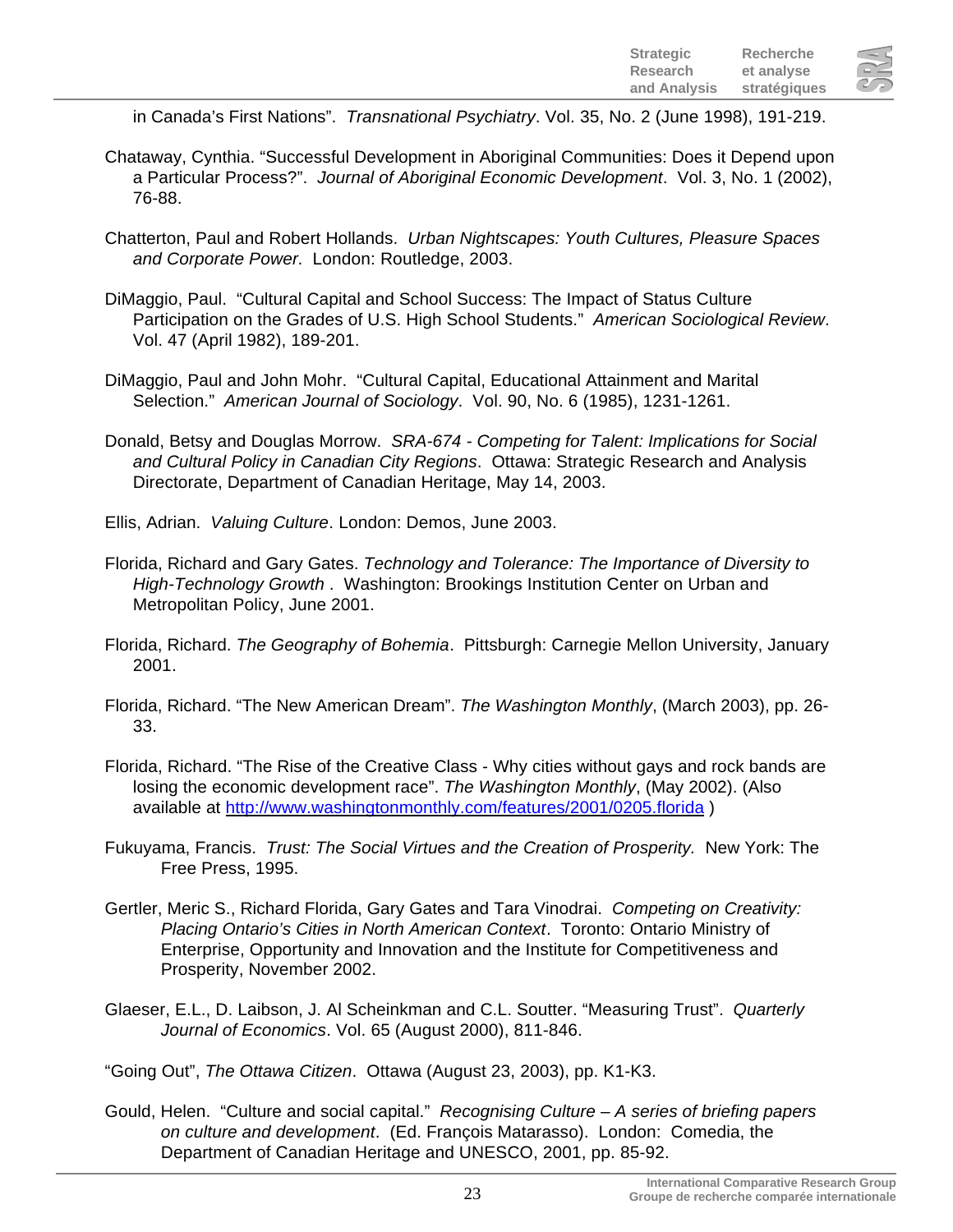- Graham, Katherine A.H. and Evelyn Peters. *Aboriginal Communities and Urban Sustainability*. Ottawa: Canadian Policy Research Networks, December 2002.
- Grootaert, Christiaan. "Social capital The missing link?" in *Social Capital and Participation in Everyday Life*. (Eds. Paul Dekker and Eric M. Uslaner). London: Routledge, 2001, pp. 9-29.
- Grootaert, Christiaan and Thierry van Bastelaer. *Understanding and Measuring Social Capital: A Synthesis of Findings and Recommendations from the Social Capital Initiative*. Washington: Forum Series on the Role of Institutions in Promoting Economic Growth, January 2002.
- Hall, Peter. *Cities in Civilization*. London: Weidenfeld and Nicolson, 1998.
- Hall, Peter A. "Social capital in Britain". *British Journal of Political Science*. Vol. 29 (1999), 416-461.
- Hannigan, John. *Fantasy City: Pleasure and profit in the postmodern metropolis*. London: Routledge, 1998.
- Hooghe, Marc. "'Not for our kind of people': The sour grapes phenomenon as a causal mechanism for political passivity" in *Social Capital and Participation in Everyday Life*. (Eds. Paul Dekker and Eric M. Uslaner). London: Routledge, 2001, pp. 162-175.
- Jeannotte, M. Sharon. *SRA-541 Cultural Symbiosis: Cultural Participation and Cohesive Communities*. Ottawa: Strategic Research and Analysis Directorate, Department of Canadian Heritage, November 24, 2000.
- Jeannotte, M. Sharon. "Singing Alone? The Contribution of Cultural Capital to Social Cohesion and Sustainable Communities". *International Journal of Cultural Policy*. Vol. 9, No. 1 (2003), 35-49.
- Klein, Naomi. *No Logo: Taking Aim at the Brand Bullies*. Toronto: Vintage Canada Edition, 2000.
- Knack, Stephen and Philip Keefer. "Does Social Capital have an Economic Payoff? A Cross-Country Investigation." *The Quarterly Journal of Economics*. (November 1997), pp. 1251-1288.
- Krishna, Anirudh and Elizabeth Shrader. *Social Capital Assessment Tool*. Prepared for the Conference on Social Capital and Poverty Reduction. Washington: World Bank, June 22-24, 1999. (Also available at http://poverty.worldbank.org/library/view/8150 )
- Landry, Charles, L. Green, F. Matarasso and F. Bianchini. *The Art of Regeneration: Urban renewal through cultural activity*. London: Comedia, Stroud, 1996.
- Lareau, Annette. "Social Class Differences in Family-School Relationships." *Sociology of Education*. Vol. 60 (April 1987), 73-85.
- Larson, Gary O. *American Canvas*. Washington, D.C.: National Endowment for the Arts, 1997.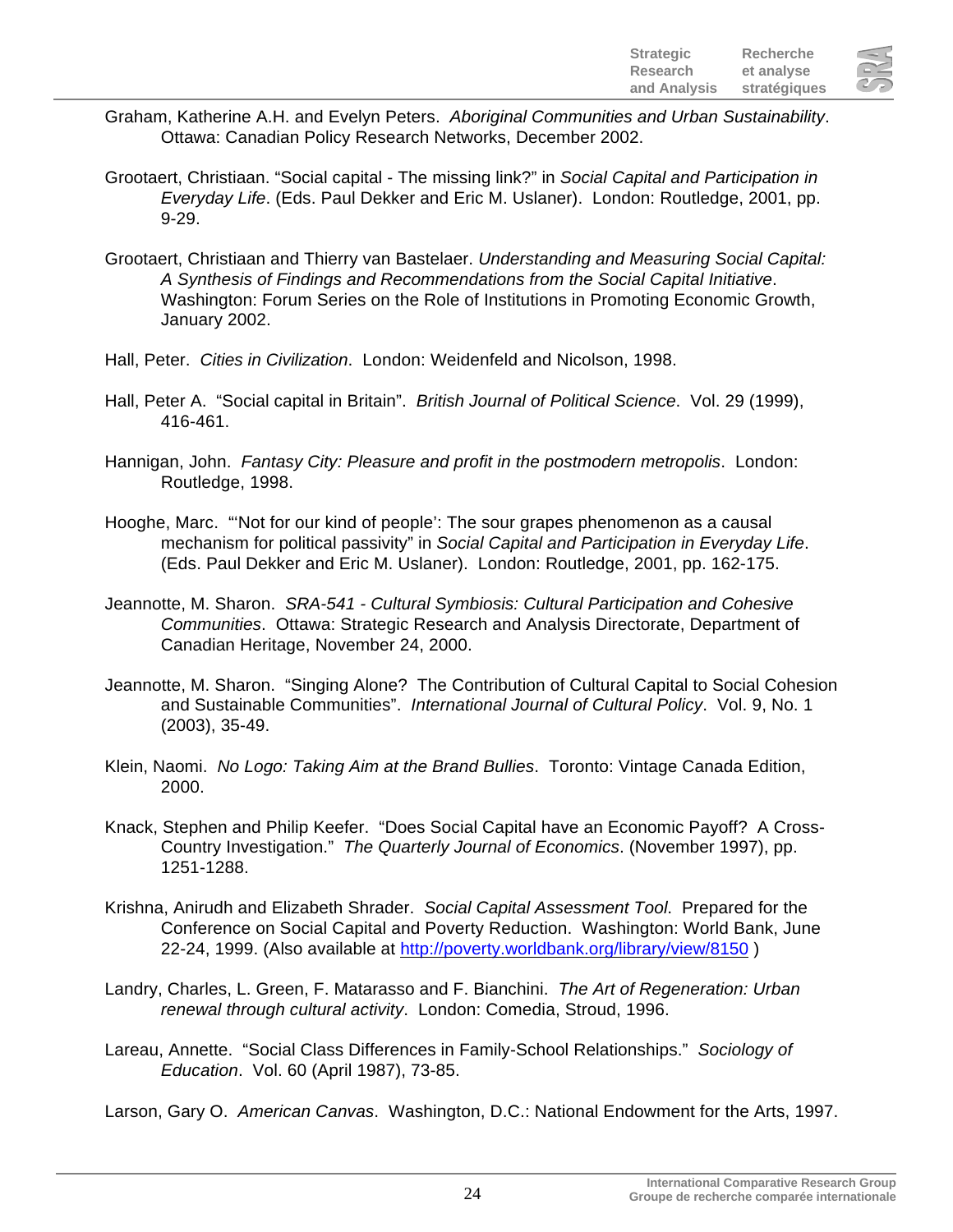- Matarasso, François. *Use or Ornament? The Social Impact of Participation in the Arts*. London: Comedia, 1997.
- Mendis, Asoka. *Social Capital Formation and Institutions for Sustainability*. (Workshop Proceedings). Vancouver: University of British Columbia, November 16-17, 1998. (Also available at http://www.sdri.ubc.ca/GBFP/soc\_cap.html )
- Mercer, Colin. *Towards Cultural Citizenship: Tools for Cultural Policy and Development*. Stockholm: Gidlunds Forag, 2002.
- Merli, Paola. "Evaluating the Social Impact of Participation in Arts Activities: A critical review of François Matarasso's *Use or Ornament?*" *International Journal of Cultural Policy*. Vol. 8, No. 1 (2002), 107-118.
- Murray, Catherine A.. "The Third Sector: Cultural Diversity and Civil Society" in *Making Connections: Culture and Social Cohesion in the New Millennium - Canadian Journal of Communication*. (Ed. Nancy Duxbury) Vol. 27, Nos. 2 & 3 (2002), 331-350.
- Nevitte, Neil and Antoine Bilodeau. *SRA-747 Trust, Tolerance and Confidence in Institutions: Evidence from the Canadian World Values Surveys, 1990-2000.* Ottawa: Strategic Research and Analysis Directorate, Department of Canadian Heritage, March 20, 2003.
- OECD. *The Well-being of Nations: The Role of Human and Social Capital*. Paris: OECD, 2001. (Executive Summary at http://www.oecd.org/els/pdfs/EDSMINDOCA003.pdf).
- Offord, David R. et al. "Sports, The Arts and Community Programs: Rates and Correlates of Participation." Ottawa: Applied Research Branch, Human Resources Development Canada, October 1998.
- Onyx, Jenny and Paul Bullen. "The different faces of social capital in NSW Australia" in *Social Capital and Participation in Everyday Life*. (Eds. Paul Dekker and Eric M. Uslaner). London: Routledge, 2001, pp. 45-58.
- Peaker, A and J. Vincent. *Arts in Prisons: Towards a sense of achievement*. London: Research and Planning Unit, Home Office, 1990.
- Perez de Cuéllar, Javier et al. *Our Creative Diversity Report of the World Commission on Culture and Development*. (Summary Version). Paris: UNESCO, July 1996.
- Policy Research Initiative. *Social Capital Background Paper Conceptualization*. Ottawa: Policy Research Initiative, June 2003a.
- Policy Research Initiative. *Social Capital Background Paper Measurement*. Ottawa: Policy Research Initiative, June 2003b.
- Portes, Alejandro. "Social Capital: Its Origins and Applications in Modern Sociology". *Annual Review of Sociology*. Vol. 24, 1-24.
- Putnam, Robert. "Bowling Alone: America's Declining Social Capital". *Journal of Democracy*. Vol.6, No.1 (1995), 65-78.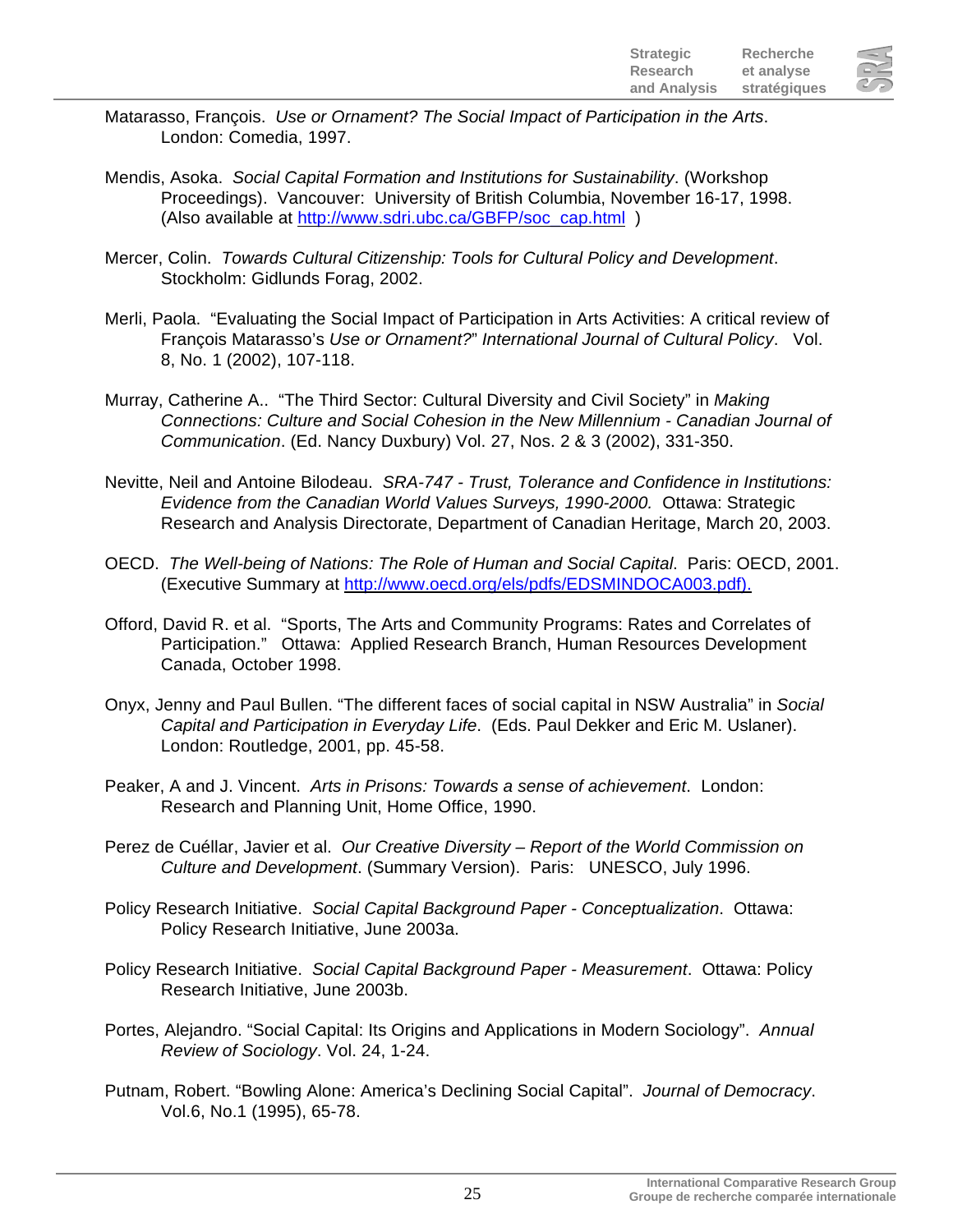- Putnam, Robert. *Bowling Alone: The Collapse and Revival of American Community*. New York: Simon & Schuster, 2000.
- Putnam, Robert. *Making Democracy Work: Civic Institutions in Modern Italy*. Princeton, N.J.: Princeton University Press, 1993.
- Putnam, Robert. "Social Capital: Measurement and Consequences." *Isuma Canadian Journal of Policy Research*. Vol. 2, No. 1 (Spring 2001), 41-51.
- Reeves, Michelle. *Measuring the economic and social impact of the arts: a review*. London: Arts Council of England, May 2002. (Also available at http://www.artscouncil.org.uk/news/publicationsindex.html )
- Rodrik, Dani. "Participatory Politics, Social Cooperation, and Economic Stability." Cambridge, Massachusetts, John F. Kennedy School of Government, *American Economic Review* . Vol. 90 (2000), 140-144.
- Saguaro Seminar. *Better Together The Report of the Saguaro Seminar: Civic Engagement in America.* Cambridge, Massachusetts: John F. Kennedy School of Government, 2002.
- Shilling, Chris. "Schooling and the Production of Physical Capital." *Discourse*. Vol. 13, No. 1 (October 1992), 1-19.
- Smith, Russell. "Hot town, summer in the city". *The Globe and Mail*. Toronto (August 2, 2003), p. T1.
- Stern, Mark J. "Is All the World Philadelphia? A Multi-City Study of Arts and Cultural Organizations, Diversity and Urban Revitalization." (Working Paper #9). *Social Impact of the Arts Project*. University of Pennsylvania School of Social Work, May 1999. (Also available at http://www.ssw.upenn.edu/SIAP/workpapers.home.html )
- Stern, Mark J. and Susan C. Seifert. "Individual Participation and Community Arts Groups: A Quantitative Analysis of Philadelphia." (Working Paper #1). *Social Impact of the Arts Project*. University of Pennsylvania School of Social Work, 1994. (Also available at http://www.ssw.upenn.edu/SIAP/workpapers.home.html )
- Stolle, Dietland. "'Getting to trust': An analysis of the importance of institutions, families, personal experiences and group membership" in *Social Capital and Participation in Everyday Life*. (Eds. Paul Dekker and Eric M. Uslaner). London: Routledge, 2001, pp. 118-133.
- Stolle, Dietland and Thomas R. Rochon. "Are All Associations Alike? Member Diversity, Associational Type and the Creation of Social Capital." *American Behavioral Scientist*. Vol. 42, No. 1 (September 1998), 47-65.
- Throsby, David. "Cultural Capital and Sustainability Concepts in the Economics of Cultural Heritage" in *Assessing the Values of Cultural Heritage*. (Ed. Marta de la Torre). Los Angeles: The Getty Conservation Institute, 2002.
- Uslaner, Eric M. and Paul Dekker. "The 'social' in social capital" in *Social Capital and Participation in Everyday Life*. (Eds. Paul Dekker and Eric M. Uslaner). London: Routledge, 2001, pp. 176-187.